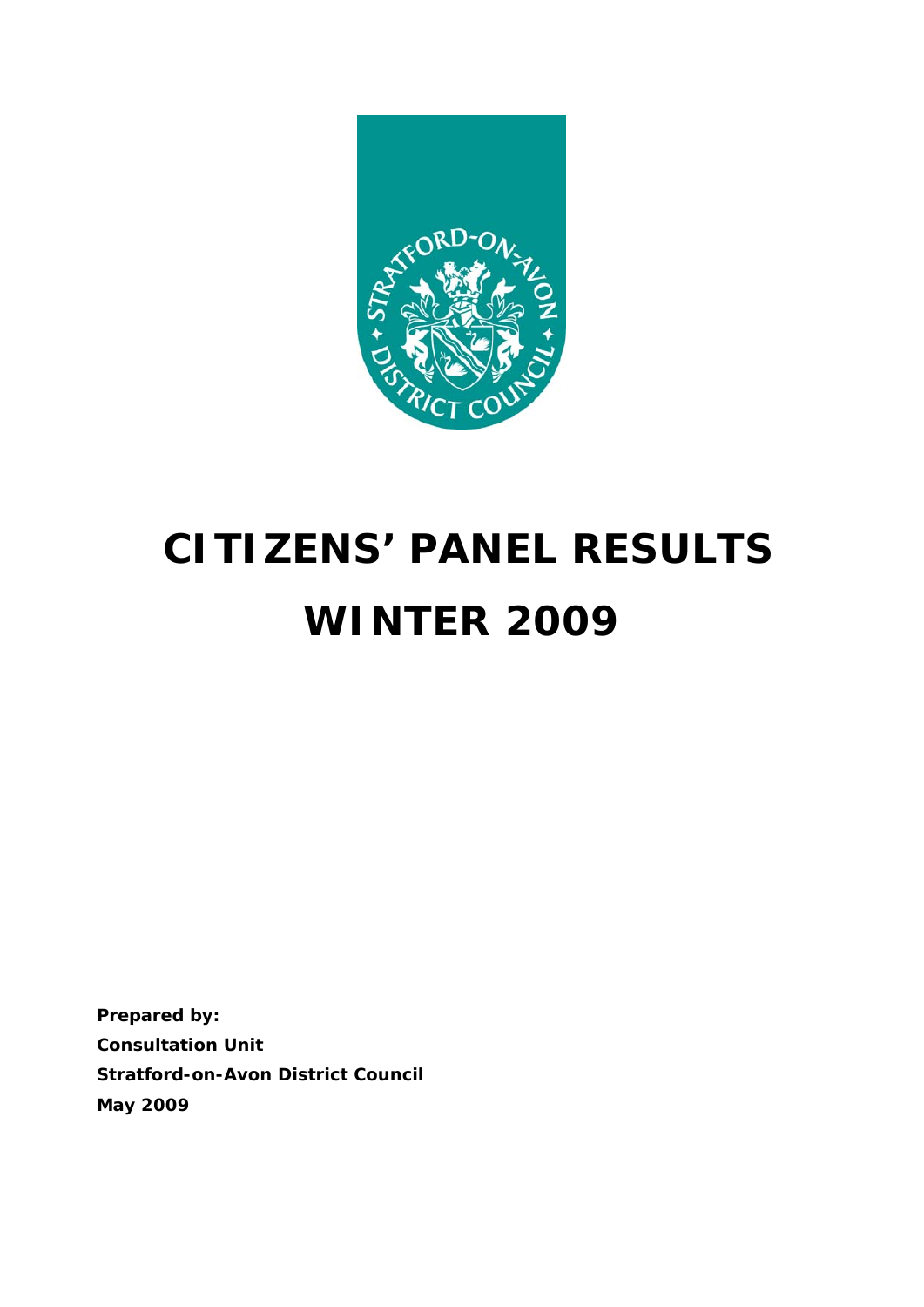# **CONTENTS**

| 1.0 | <b>INTRODUCTION</b>                                                                                                                                                                                                                                                                                                     | Page<br>1                                        |
|-----|-------------------------------------------------------------------------------------------------------------------------------------------------------------------------------------------------------------------------------------------------------------------------------------------------------------------------|--------------------------------------------------|
| 2.0 | <b>METHODOLOGY</b>                                                                                                                                                                                                                                                                                                      | 1                                                |
| 3.0 | SUMMARY OF RESULTS                                                                                                                                                                                                                                                                                                      | $\overline{2}$                                   |
| 4.0 | RESULTS IN DETAIL<br>4.1<br>Sustainable Community Strategy<br>Key Challenges for the District to 2026<br>Children and Young People<br><b>Stronger Communities</b><br><b>Safer Communities</b><br>Healthier Communities and Older People<br>Economic Development and Enterprise<br><b>Climate Change and Environment</b> | 5<br>$\overline{7}$<br>9<br>10<br>11<br>12<br>13 |
|     | 4.2<br>Air Quality<br>Overall rating of air quality<br>Times air quality at its worst<br>Contributors to air quality problems<br>How affected people are by poor air quality<br>Groups to which respondents belong                                                                                                      | 15<br>15<br>16<br>17<br>19                       |
|     | 4.3<br><b>Workforce Skills</b><br>Highest level of qualifications achieved<br>Barriers to further qualifications                                                                                                                                                                                                        | 20<br>21                                         |
|     | 4.4<br>Rural Cinema<br><b>Moving Pictures</b><br><b>Access to Cinemas</b><br>Attendance, Value for Money, Information                                                                                                                                                                                                   | 21<br>22<br>24                                   |
|     | 4.5<br>Affordability<br><b>Fuel Bills and Household Debt</b>                                                                                                                                                                                                                                                            | 27                                               |

#### APPENDICES

- Appendix 1: Other contributors to air quality problems
- Appendix 2: Qualifications respondents are planning to study for in the next 12 months
- Appendix 3: The barriers in the past and in the future for respondents to gaining further qualifications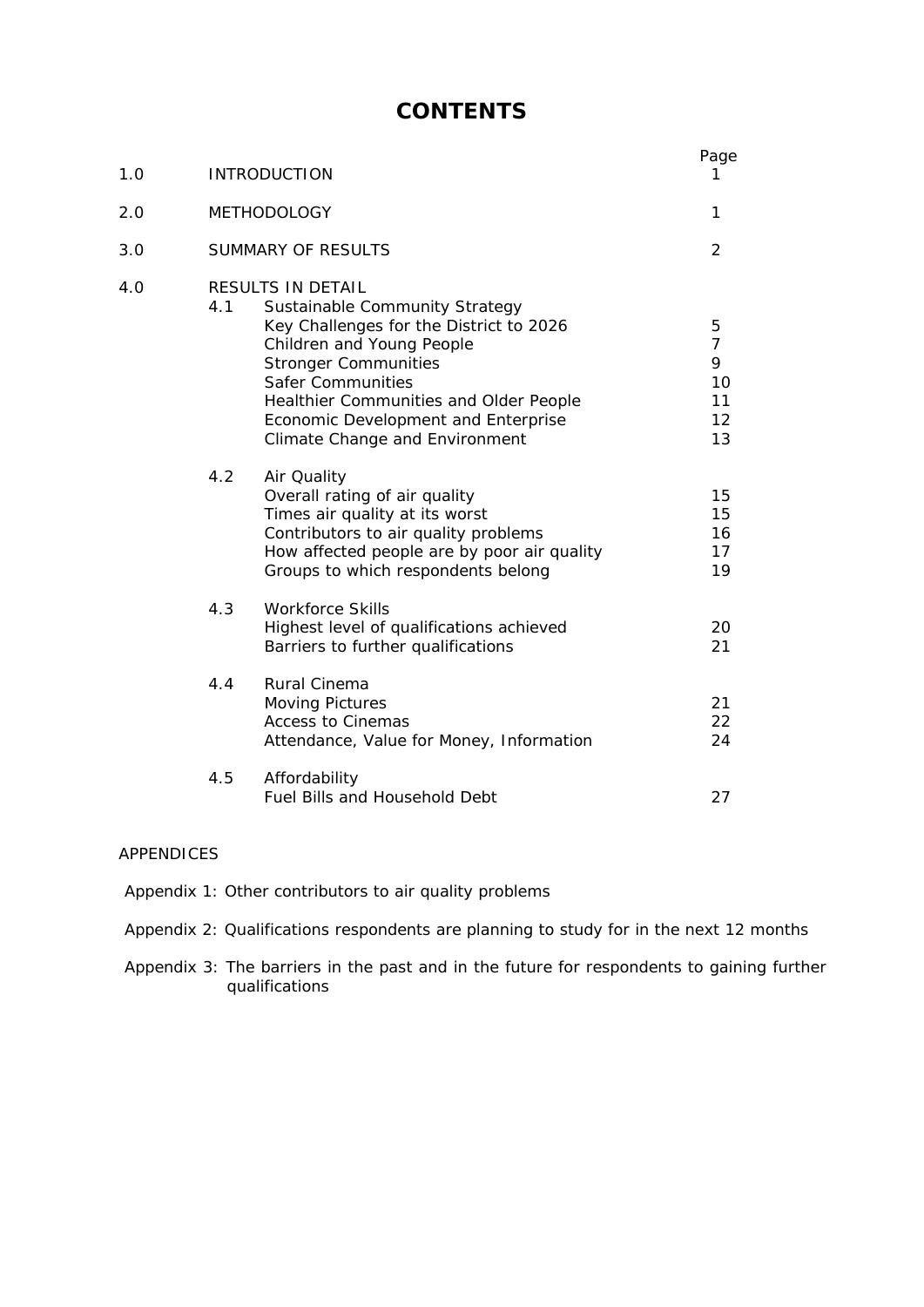# **Stratford-on-Avon District Council Citizens' Panel: Winter 2009 Results**

#### **1. Introduction**

The Council has a Citizens' Panel, which contains a representative sample of people living in the District of Stratford-on-Avon. By surveying this Panel, it is possible to obtain views and opinions broadly representative of local residents. The following results are from the Winter 2009 Panel survey.

## **2. Methodology**

521 questionnaires were returned from the middle of February to the start of March 2009. 1257 were originally mailed, with 29 returned "not known at address, no longer interested" etc. This represents a response rate of 42.4%.

By area, the breakdown was:-

|             | NOS |
|-------------|-----|
| <b>West</b> | 169 |
| Central     | 209 |
| <b>East</b> | 140 |
| Not Known   |     |
| ΓΟΤΑΙ :     | 521 |

West area is around Alcester, Bidford, Henley-in-Arden, and Studley. Central area is around Stratford and Shipston. East area is around Southam, Wellesbourne, and Kineton.

By locality, the breakdown of responses was:-

|                      | NOS   |
|----------------------|-------|
| Alcester/Bidford     | 92    |
| Henley/Studley       | 77    |
| Shipston             | 78    |
| Southam              | 71    |
| Stratford            | 131   |
| Wellesbourne/Kineton | 69    |
| Not Known            | 3     |
| : וAT                | ′521) |

Results were analysed and within the report, where appropriate, results where they were statistically significant by area and locality have been included.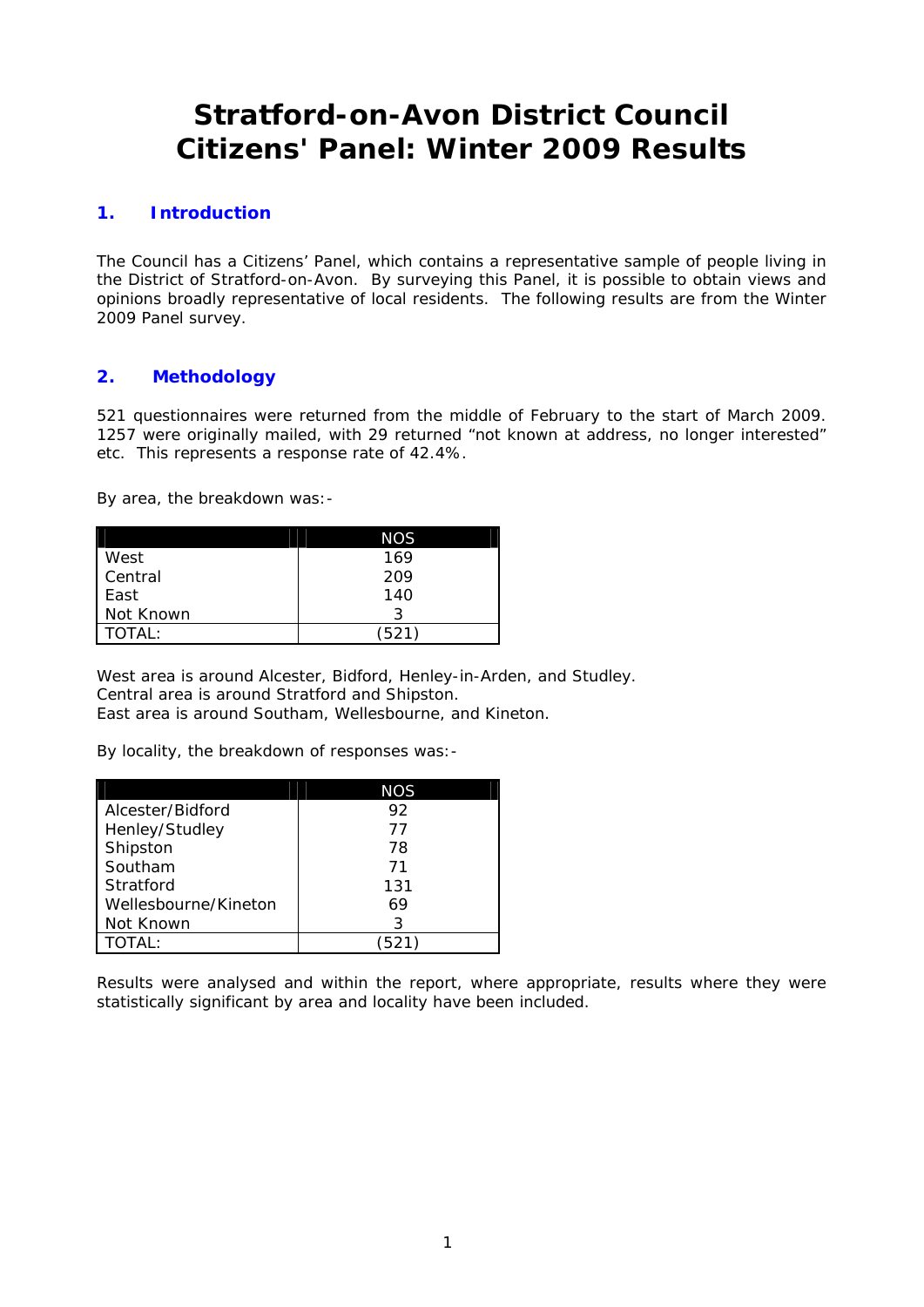### **3. Summary of Results**

#### **Sustainable Community Strategy**

- Commenting on key challenges for the District to 2026 in order to maintain and improve the current quality of life, over two thirds (68%) believed an ageing population to be a key challenge, more than a half (52%) stated crime and our fear of it and just under a half quoted an economy under pressure.
- Respondents were asked to state which of four given priorities relating to children and young people they felt should have the greatest priority. Over two thirds (67%) stated increase activities for children and young people, six out of ten quoted improve children and young people's physical and emotional health and over a third (38%) cited increase children and young people's positive contribution.
- Participants were requested to indicate which priorities relating to stronger communities should have the greatest priority. Over half (55%) said give residents more influence over decisions, just over half (51%) stated improve access to services / facilities and 45% quoted increase the number of affordable homes in rural areas.
- Residents were asked to choose up to three out of seven given priorities relating to safer communities. Over three quarters said reduce anti-social behaviour, 44% cited reduce the level of crime and over a third (36%) quoted reduce violent crime.
- Residents were asked to state which were their greatest priorities relating to healthier communities and older people. Eight in ten said support older and vulnerable people to live independently. 43% quoted improve access to healthcare and 42% cited encourage and support healthier lifestyles.
- Respondents were requested to name their greatest priority relating to economic development and enterprise. Over half (53%) stated encourage economic growth and change and over a third (34%) cited improve qualifications and skills.
- Residents were asked to state up to three priorities relating to climate change and environment that they felt should have the greatest priority. Six out of ten of those surveyed cited cut the amount of waste we send to landfill and almost a half (48%) said preserve the District's distinctive character.

#### **Air Quality**

- Respondents were asked to comment overall on how they rated the air quality of where they live: half stated very good and 45% fairly good.
- Residents were requested to specify all the times of the day and the week they felt that the air quality in their area was at its worst: seven out of ten of those surveyed claimed it was rush hours only.
- Respondents indicated which were more and which were less important contributors to air quality problems in their area. Over three quarters (77%) believed pollution from local industry to be a less important contributor as opposed to almost a quarter (23%) who believed it to be a more important contributor. Eight out of ten felt pollution from traffic was a more important contributor unlike the two in ten who stated it was a less important contributor. Just less than a third (32%) stated smells, for example, from agriculture, cooking, etc. were a more important contributor, versus seven in ten respondents who cited they were a less important contributor.
- Residents were asked to state, how affected, they felt various groups of people were by poor air quality in the Stratford District: over half (53%) believed people travelling in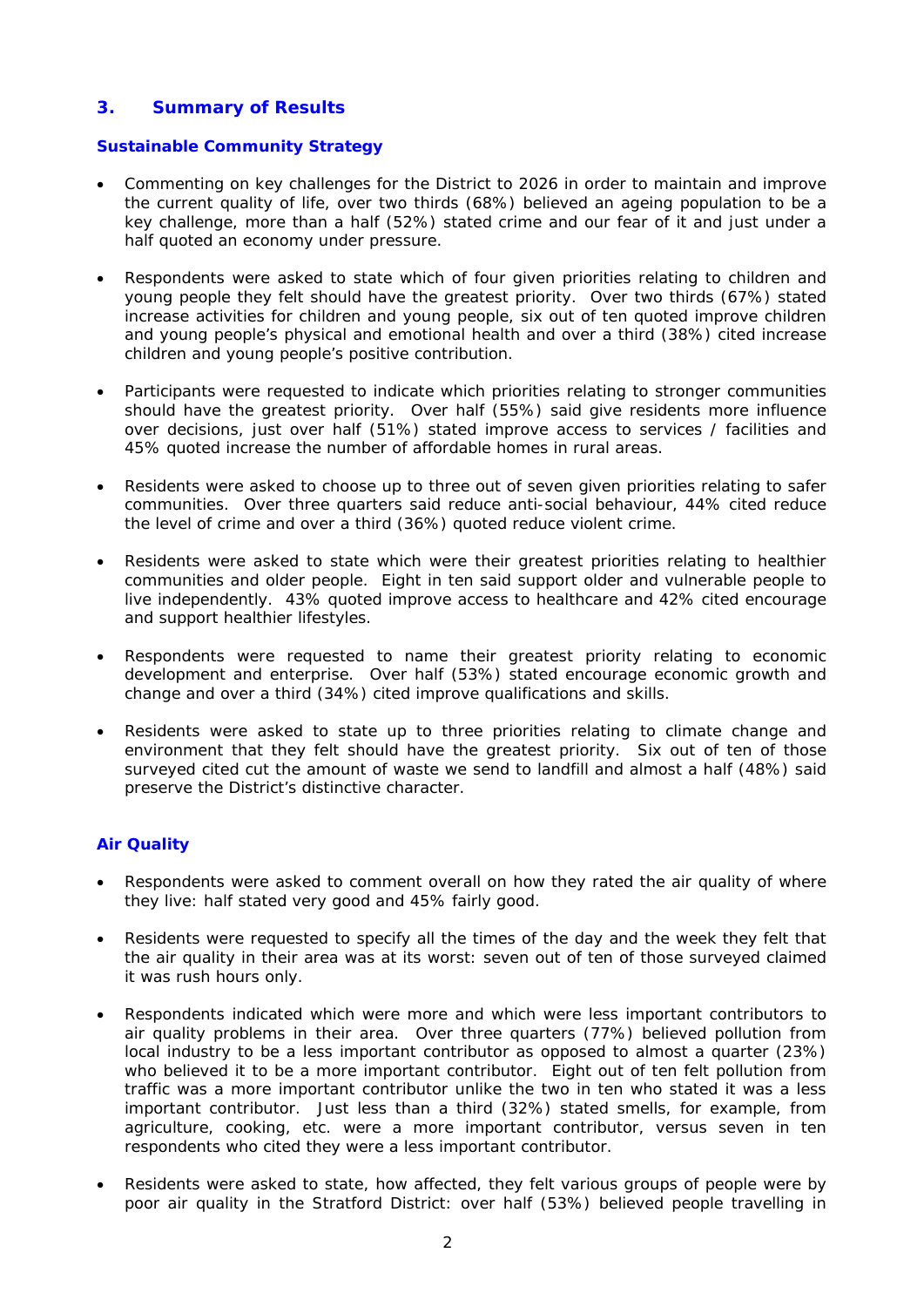motor vehicles were slightly affected. Half of respondents felt cyclists and motorcyclists were slightly affected by poor air quality in the Stratford District and 43% believed them to be badly affected. Almost half of those surveyed (47%) considered pedestrians were badly affected by poor air quality and 46% thought they were slightly affected. So far as children were concerned, almost half (48%) thought they were slightly affected and 44% said they were badly affected.

• Respondents were asked to indicate all the groups to which they belonged. Nine out of ten claimed to be motorists and interestingly only seven in ten confirmed they were pedestrians. Just over half of those surveyed (52%) said they were pensioners. A third of residents claim to be public transport users. Three in ten respondents are cyclists. Just over a fifth (21%) are asthmatic or hay fever sufferers. 14% of those surveyed are parents of young children. One in ten respondents are outdoor workers.

#### **Workforce Skills**

• Respondents were asked to indicate which, from a list of qualifications supplied, was the highest level that they have achieved. A fifth stated professional qualifications, 18% cited degree or degree level nursing or teaching qualification, and 12% said postgraduate level. A further 12% of respondents stated GCE O levels and 7% quoted City & Guilds Craft, RSA Diploma or other trade qualifications / apprenticeship at level 2.

#### **Rural Cinema**

- The survey questioned residents as to whether they had heard of "Moving Pictures". Over half (53%) said they had not.
- All residents were asked whether they had access to a rural cinema in their town or village. Six in ten confirmed they did.
- Residents were asked to state whether it was easier for them to access a cinema in their village rather than go to their nearest town. 61% confirmed it was easier to access a cinema in their village.
- 87% of residents said they had not attended the rural cinema run by SDC.
- Respondents were asked if they did not have a rural cinema in their village, did they think there would be a need for one: over half (55%) said not.
- Respondents were asked to comment on the value for money they felt the rural cinema represented: over two thirds (68%) stated that it was very good value for money and just over a quarter (29%) believed it to be fairly good value for money.
- Residents were then asked to indicate where and how they would like to receive information about future screenings: a third of respondents stated that they would like to receive information about future screenings in the press / free papers. Just over a fifth (21%) said village hall / village hall notice board and 19% stated parish newsletter / magazine. 16% quoted email and 13% cited Council website / online. Only 12% of those surveyed claimed they would like to receive information by post and nobody indicated schools and libraries.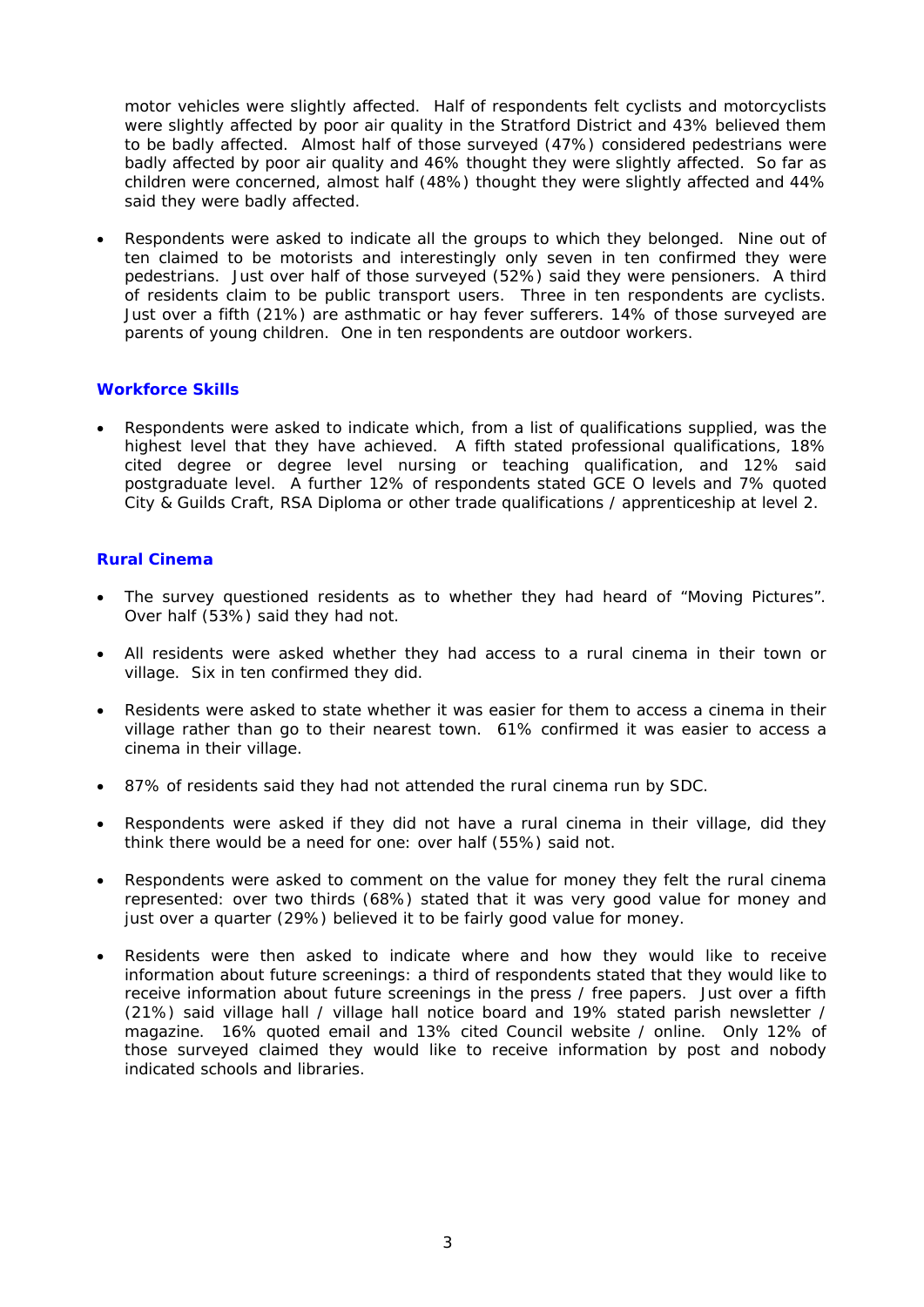#### **Affordability**

- The survey asked residents if they continually struggled throughout the year to pay their electricity and heating fuel bills: almost a third (32%) said this was the case.
- Respondents were asked to indicate approximately what proportion of their monthly income and benefits are used to pay for electricity and heating fuel bills: a third stated between 6% to 10%, 28% of residents cited between 11% to 20%, and just under a quarter (23%) claimed the proportion paid was 5% or lower. 12% of those surveyed said they paid between 21% to 30% of their monthly income and benefits on electricity and heating fuel bills.
- The survey informed residents that research carried out by the Council indicated that many people are concerned about the impact that household debt may have on their housing situation in the future, and then it asked if this was something that was worrying them. A quarter actually said it was, as opposed to three quarters who said it was not.
- Four in ten respondents stated heating / fuel as a type of debt that gave them cause for concern. A third cited Council tax charges and just over a quarter (26%) named cost of mortgage as a concern.
- All residents were asked if they knew who to approach for advice to ensure that their home is not at risk and for help in prioritisation and management of debts: four in ten respondents said that they did not.
- Respondents who had stated they knew who to approach for advice were then asked to list the organisations they would approach: over three quarters (79%) named the Citizen's Advice Bureau, over a quarter (26%) said the bank / building society and 15% cited Council offices / SDC / WCC.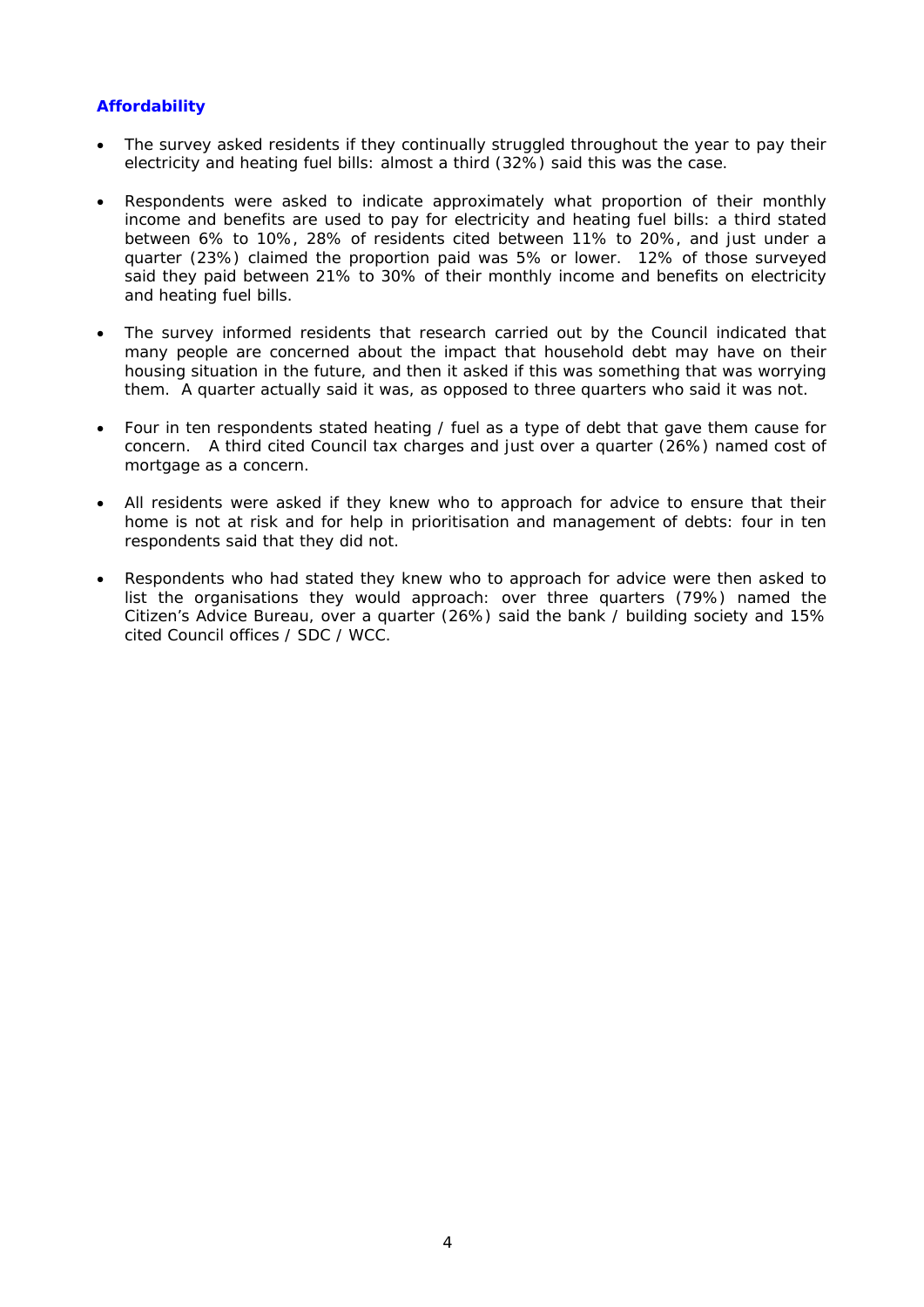# **4. Results in Detail**

#### **4.1 Sustainable Community Strategy**

#### **Key challenges for the District to 2026 in order to maintain and improve the current quality of life**

Residents were asked to comment on what they felt were the key challenges for the District to 2026 in order to maintain and improve the current quality of life.

In general, over two thirds (68%) believed an ageing population to be a key challenge, more than a half (52%) stated crime and our fear of it and just under a half quoted an economy under pressure. Four in ten respondents remarked on managing new development to protect character and heritage of Stratford District, tackling waste and climate change, shortage of affordable housing, and flooding. Less than one in ten (8%) claimed strengthening the voluntary sector was a key challenge to the District.

#### **Chart 1:**



By area, almost half (49%) of those living in the East believed shortage of affordable housing was a key challenge for the District, compared to just 37% of those living in the West believing likewise.

Crime and our fear of it was a key challenge for over half (57%) of those living in the West, as opposed to only 46% of those living in the Central area.

Managing new development to protect character and heritage of Stratford District was a key challenge for 57% of those living in the Central area and 43% of those living in the West, however only a quarter of those living in the East felt the same way.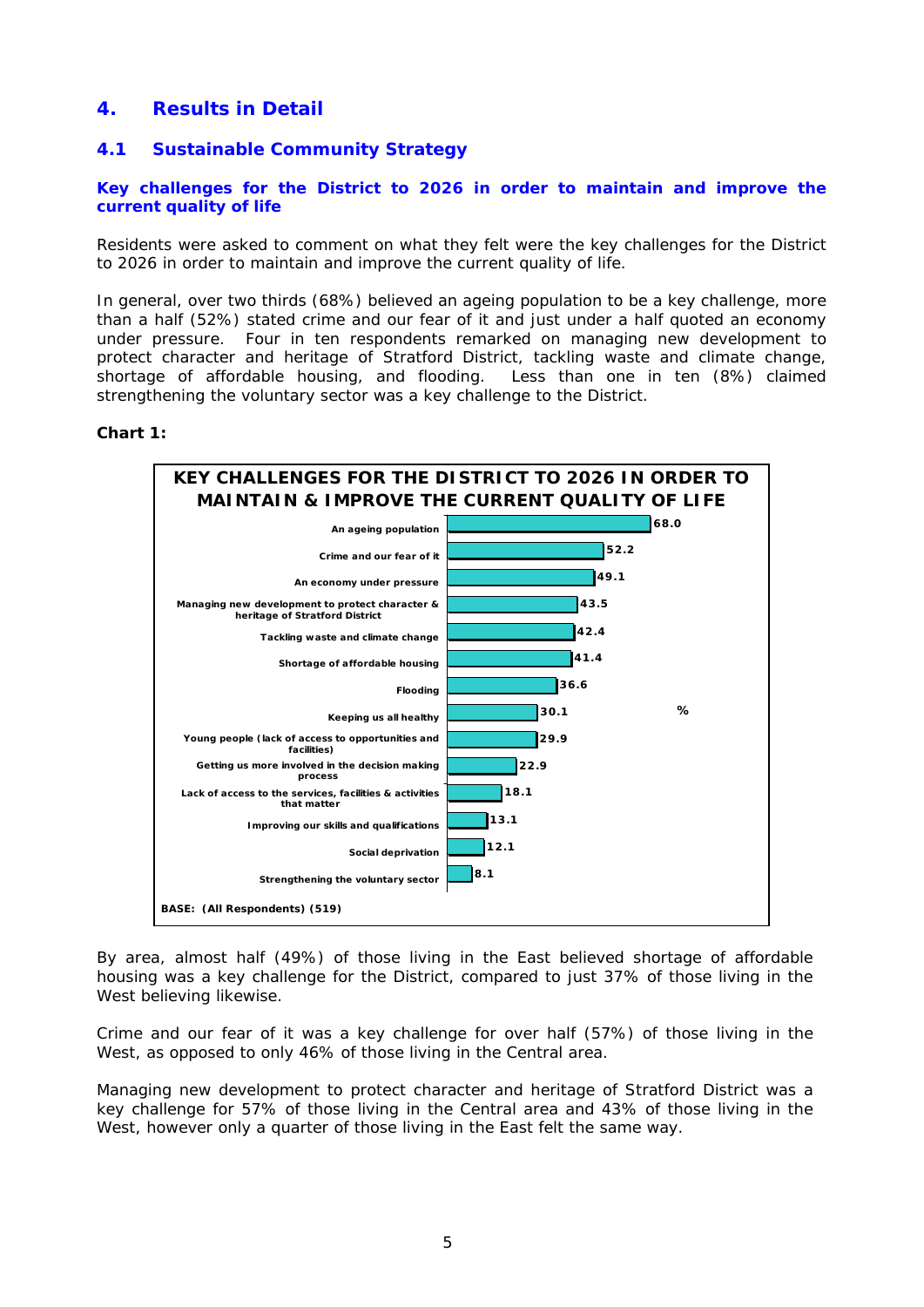**Table 1: Area results: Residents' thoughts overall on what they feel are the key challenges for the District** 

|                                                           | <b>West</b>     | <b>Central</b>    | <b>East</b> |
|-----------------------------------------------------------|-----------------|-------------------|-------------|
|                                                           | $\%$            | $\%$              | $\%$        |
| An ageing population                                      | 66              | 68                | 71          |
| Shortage of affordable housing                            | 37              | 39                | 49          |
| Lack of access to the services, facilities and activities | 15              | 20                | 19          |
| that matter                                               |                 |                   |             |
| An economy under pressure                                 | 54              | 46                | 48          |
| Keeping us all healthy                                    | 34              | 28                | 29          |
| Improving our skills and qualifications                   | 13              | 14                | 12          |
| Crime and our fear of it                                  | 57              | 46                | 55          |
| Young people (lack of access to opportunities and         | 27              | 30                | 33          |
| facilities)                                               |                 |                   |             |
| Managing new development to protect character and         | 43              | 57                | 25          |
| heritage of Stratford District                            |                 |                   |             |
| Tackling waste and climate change                         | 42              | 40                | 48          |
| Flooding                                                  | 41              | 35                | 34          |
| Getting us more involved in the decision making process   | 21              | 26                | 19          |
| Strengthening the voluntary sector                        | 10 <sup>°</sup> | 10 <sup>°</sup>   | 4           |
| Social deprivation                                        | 10              | $12 \overline{ }$ | 15          |
| Base:                                                     | (168)           | (209)             | (139)       |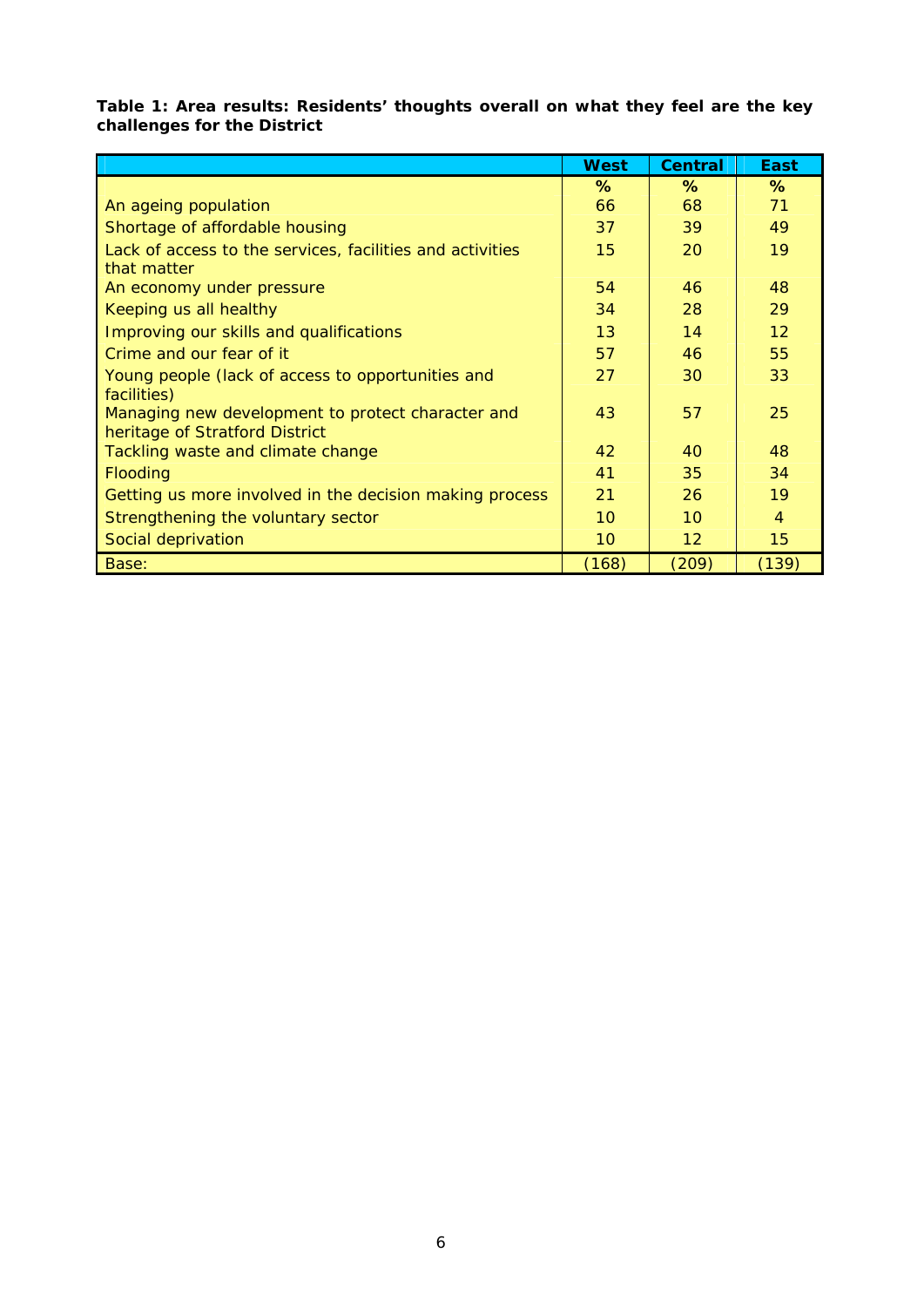#### **Children and Young People: By 2026, our young people will be active, involved and physically and emotionally fitter.**

Respondents were then asked to state which of four given priorities relating to children and young people they felt should have the greatest priority. Over two thirds (67%) of those surveyed stated increase activities for children and young people, six out of ten quoted improve children and young people's physical and emotional health and over a third (38%) cited increase children and young people's positive contribution.



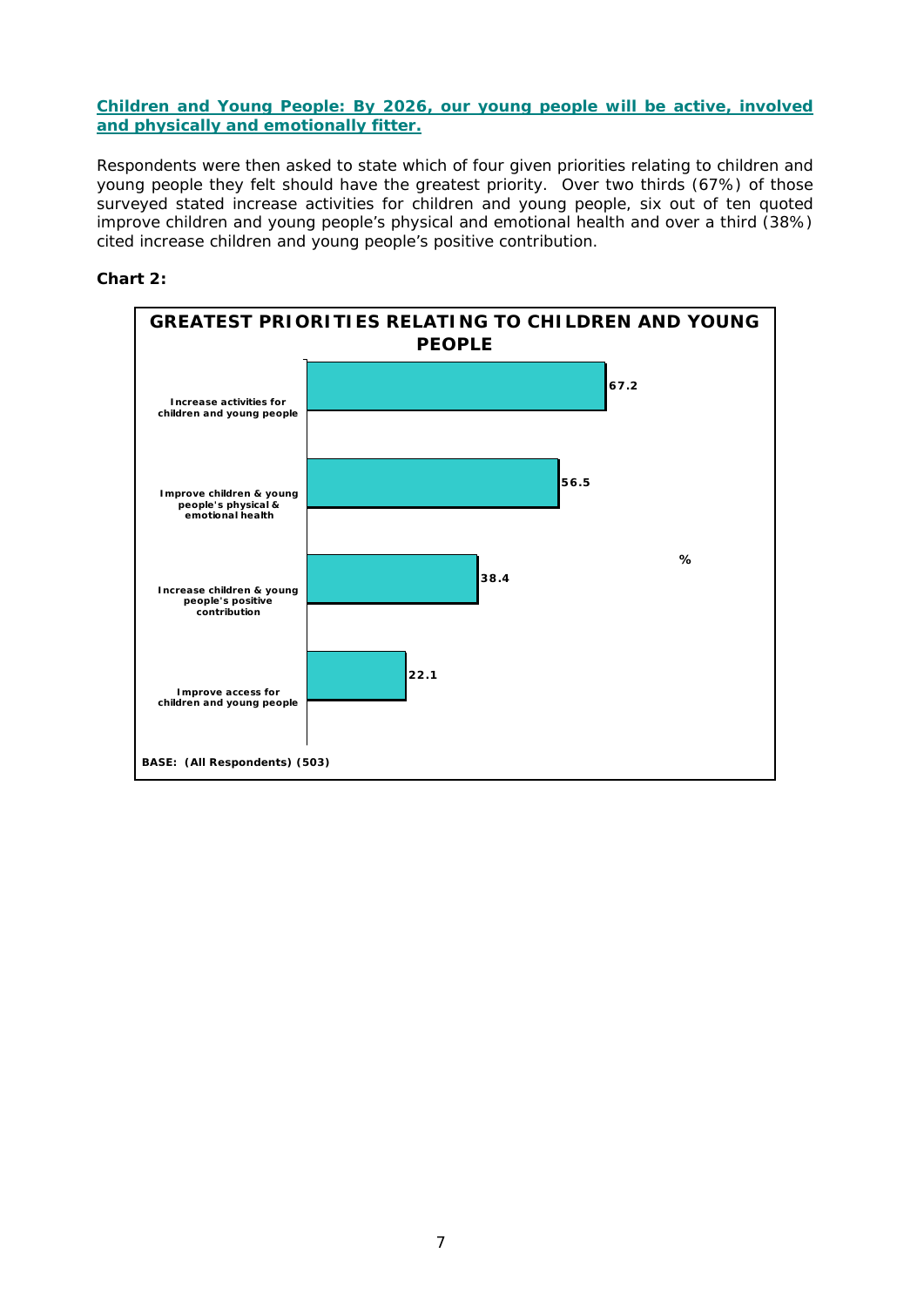By area, seven out of ten residents living in the Central area, two thirds of those living in the East and 64% of those living in the West, thought to increase activities for children and young people was the greatest priority relating to children and young people. Six in ten residents from the West felt to improve children and young people's physical and emotional health was a priority, as did just over a half (56%) of Central residents and 53% of East area residents. Almost a third (31%) of those living in the East believed to improve access for children and young people, compared to just 18% of those living in the West and Central areas. 42% of those living in the West felt to increase children and young people's positive contribution was an important priority, as did 37% of those living in the East and 36% of those living in the Central area.

|  |  | Table 2: Area results: Residents' thoughts overall on what they feel are the |  |  |  |  |
|--|--|------------------------------------------------------------------------------|--|--|--|--|
|  |  | greatest priorities relating to children and young people                    |  |  |  |  |

|                                                                      | <b>West</b> | <b>Central</b> | <b>East</b> |
|----------------------------------------------------------------------|-------------|----------------|-------------|
|                                                                      | $\%$        | $\%$           | %           |
| Increase activities for children and young<br>people                 | 64          | 71             | 66          |
| Improve children and young people's physical<br>and emotional health | 61          | 56             | 53          |
| Improve access for children and young people                         | 18          | 18             | 31          |
| Increase children and young people's positive<br>contribution        | 42          | 36             | 37          |
| Base:                                                                | (166)       | (204)          | (133)       |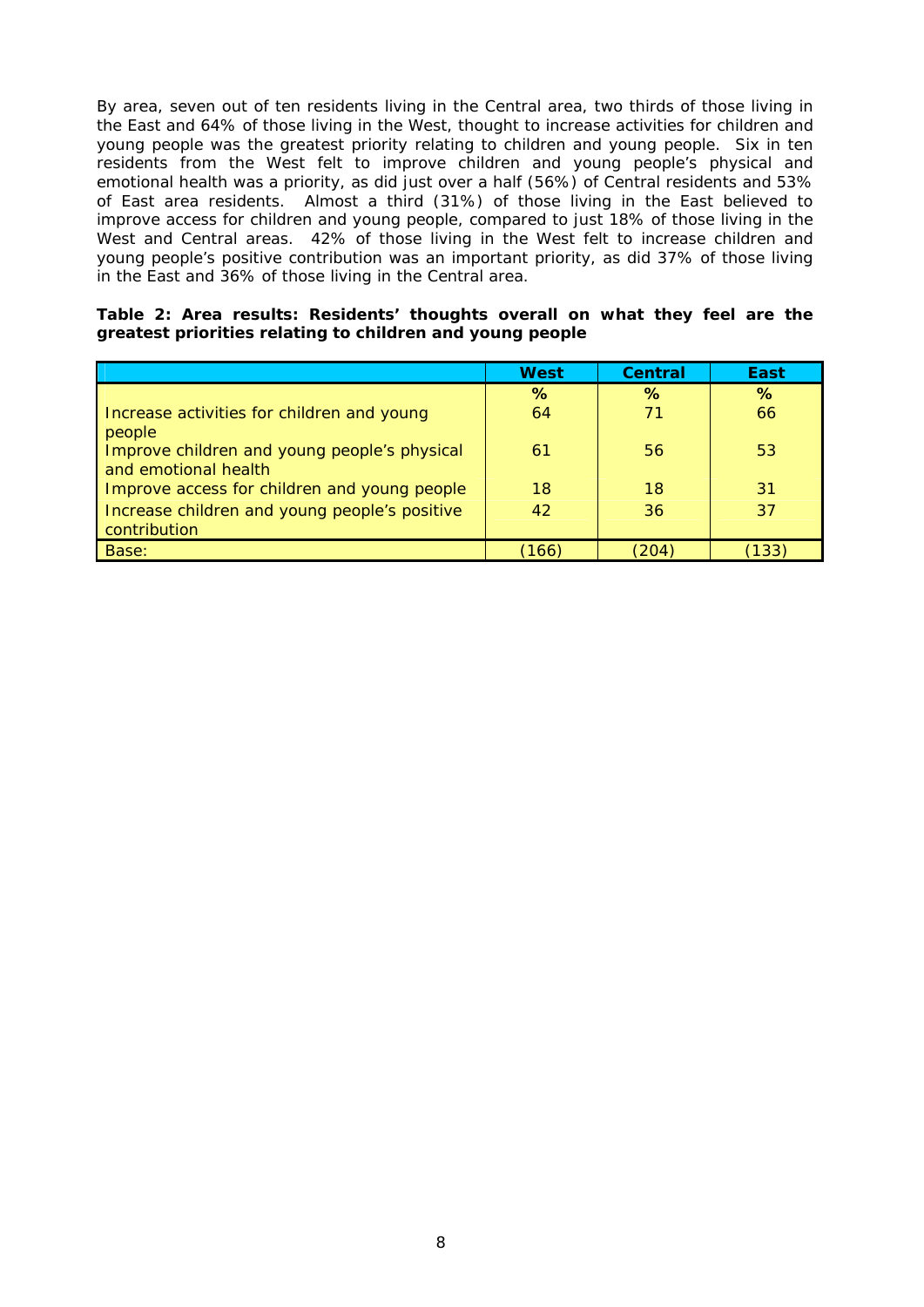**Stronger Communities: By 2026, everyone will have access to first-class services and amenities, and more influence over decisions affecting them.**

The questionnaire then went on to ask participants to state which priorities relating to stronger communities should have the greatest priority.

In general, over half (55%) said give residents more influence over decisions, just over half (51%) stated improve access to services / facilities and 45% quoted increase the number of affordable homes in rural areas.

#### **Chart 3:**



By area, six out of ten Central residents, as opposed to 47% of those from the East, opted to give residents more influence over decisions.

Increase the number of affordable homes in rural areas was selected by 58% of those living in the East, compared to 41% of those living in the West and 39% of those living in the Central area.

Strengthen the role and work of the voluntary and community sector was chosen by a third of residents from the West, versus 22% of those from the Central area and just one fifth of those living in the East.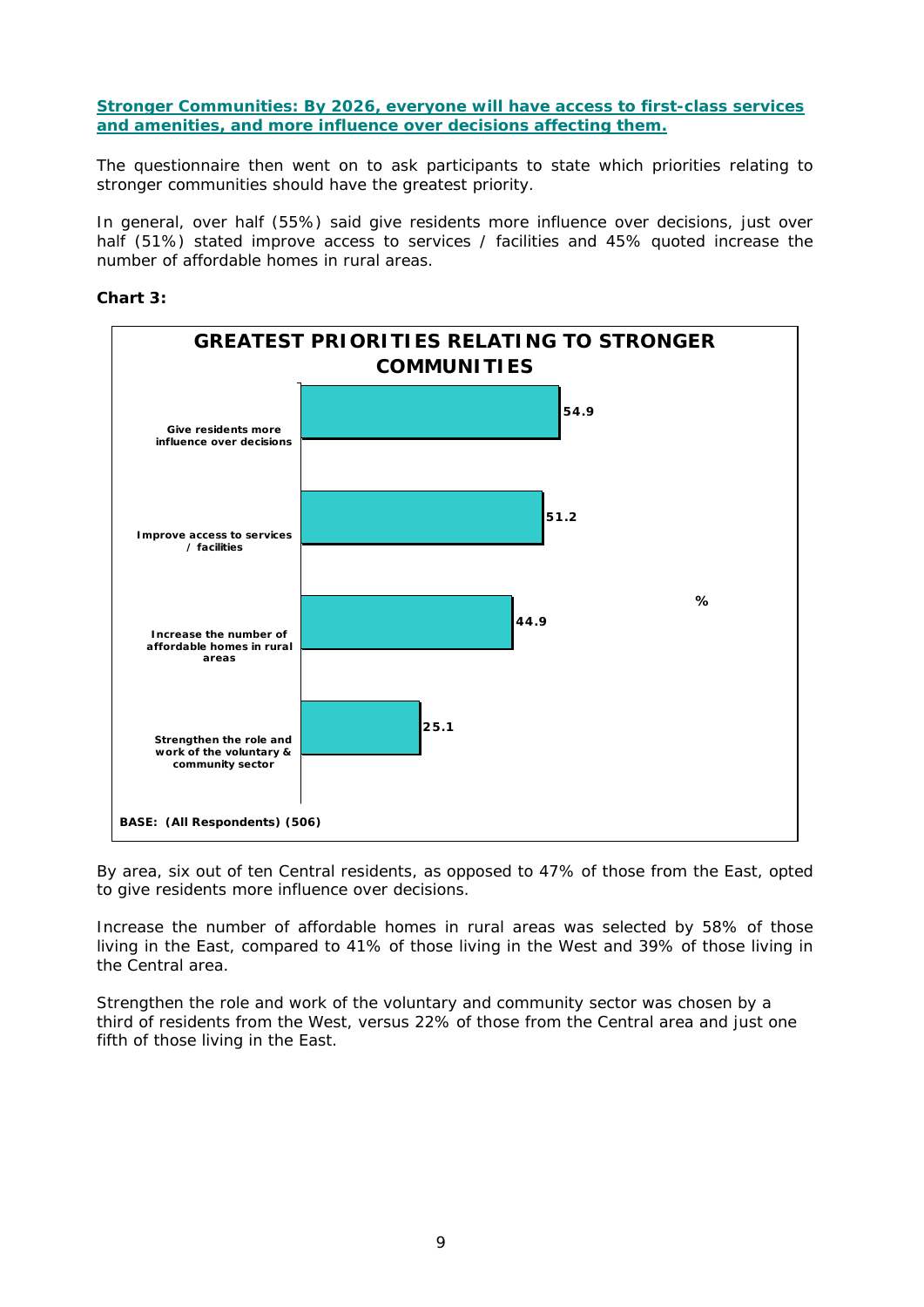#### **Table 3: Area results: Residents' thoughts overall on what they feel are the greatest priorities relating to stronger communities**

|                                               | <b>West</b> | <b>Central</b> | East |
|-----------------------------------------------|-------------|----------------|------|
|                                               | %           | $\%$           | %    |
| Improve access to services / facilities       | 49          | 52             | 53   |
| Give residents more influence over decisions  | 55          | 60             | 47   |
| Increase the number of affordable homes in    | 41          | 39             | 58   |
| rural areas                                   |             |                |      |
| Strengthen the role and work of the voluntary | 33          | 22             | 20   |
| and community sector                          |             |                |      |
| Base:                                         | 166         | 204            | 133  |

#### **Safer Communities: By 2026, we will feel safer, and be safer.**

Residents were then asked to choose up to three out of seven given priorities relating to safer communities. Over three quarters said reduce anti-social behaviour, 44% cited reduce the level of crime and over a third (36%) quoted reduce violent crime.





By area, almost half (47%) of those living in the Central area felt to reduce the level of crime was one of the greatest priorities relating to stronger communities, as did 43% of those in the West and 40% of those in the East. Over three quarters (77%) of Central area residents and exactly three quarters of East and West residents said to reduce antisocial behaviour was a great priority relating to stronger communities. Four in ten residents from the West and East regarded reducing violent crime as a priority. Over a third (37%) of those living in the Central area considered reducing substance abuse a priority. A third of East area residents quoted reducing the fear of crime as a priority relating to stronger communities.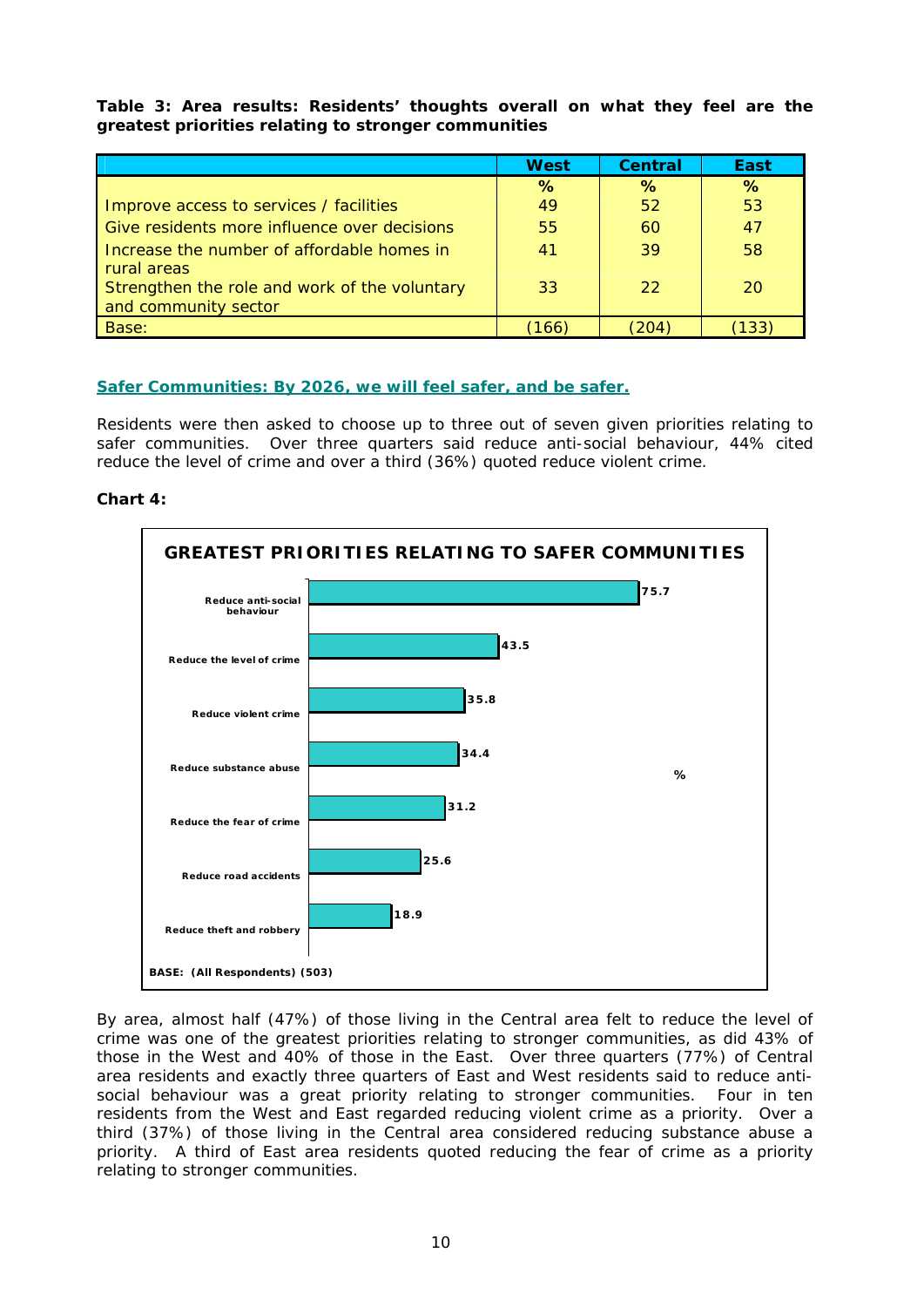**Table 4: Area results: Residents' thoughts overall on what they feel are the greatest priorities relating to stronger communities**

|                              | <b>West</b> | <b>Central</b> | East                    |
|------------------------------|-------------|----------------|-------------------------|
|                              | %           | %              | $\%$                    |
| Reduce the level of crime    | 43          | 47             | 40                      |
| Reduce anti-social behaviour | 75          | 77             | 75                      |
| Reduce violent crime         | 40          | 32             | 36                      |
| Reduce substance abuse       | 33          | 37             | 31                      |
| Reduce theft and robbery     | 22          | 18             | 18                      |
| Reduce the fear of crime     | 29          | 32             | 33                      |
| Reduce road accidents        | 27          | 23             | 28                      |
| Base:                        | (163)       | 203            | $^{\prime}134^{\prime}$ |

**Healthier Communities and Older People: By 2026, we will be encouraged to lead healthier lifestyles, and older people will be supported to live independently.**

Residents were then asked to state which were their greatest priorities relating to healthier communities and older people. Eight in ten said support older and vulnerable people to live independently. 43% quoted improve access to healthcare and 42% cited encourage and support healthier lifestyles.

#### **Chart 5:**



By area, 45% of residents living in the East and 42% of those living in the West and Central areas felt improve access to healthcare was an important priority relating to healthier communities and older people. 83% of those from the West considered support older and vulnerable people to live independently was the greatest priority relating to healthier communities and older people, as did three quarters of those from the Central area and 73% of those from the East. Four in ten residents from all three areas felt to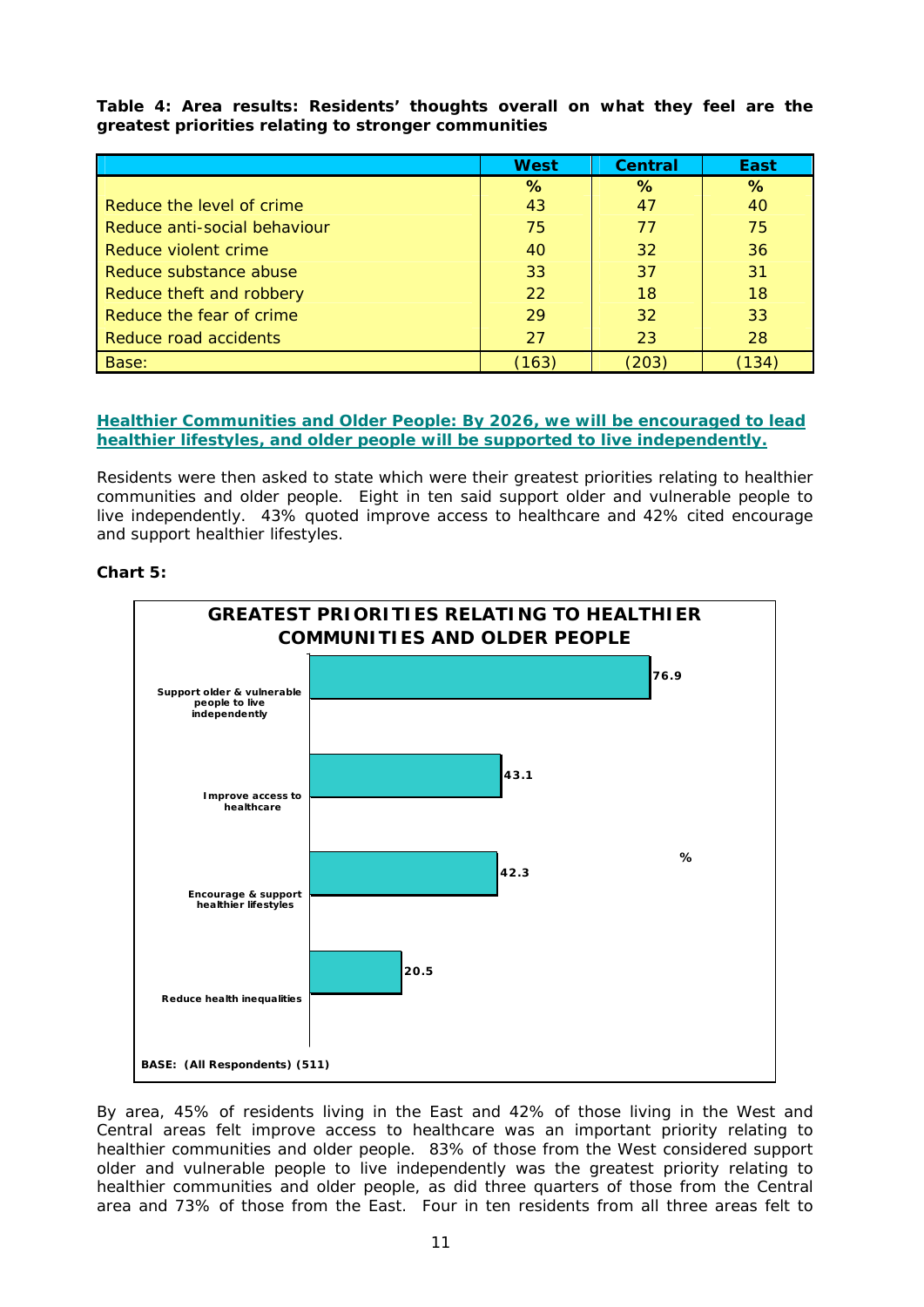encourage and support healthier lifestyles was a priority and two in ten residents from all areas quoted to reduce health inequalities.

#### **Table 5: Area results: Residents' thoughts overall on what they feel are the greatest priorities relating to healthier communities and older people**

|                                                             | <b>West</b> | <b>Central</b> | East            |
|-------------------------------------------------------------|-------------|----------------|-----------------|
|                                                             | $\%$        | $\%$           | $\%$            |
| Improve access to healthcare                                | 42          | 42             | 45              |
| Support older and vulnerable people to live                 | 83          | 75             | 73              |
| independently<br>Encourage and support healthier lifestyles | 40          | 44             | 43              |
| Reduce health inequalities                                  | 20          | 22             | 19 <sup>°</sup> |
|                                                             |             |                |                 |
| Base:                                                       | (165)       | 207            | 136             |

**Economic Development and Enterprise: By 2026, all sectors of the local economy will be thriving throughout the District.** 

The survey continued by asking respondents to name their greatest priority relating to economic development and enterprise.

In general, over half (53%) stated encourage economic growth and change, over a third (34%) cited improve qualifications and skills and a fifth said increase the value of tourism across the whole District.



#### **Chart 6:**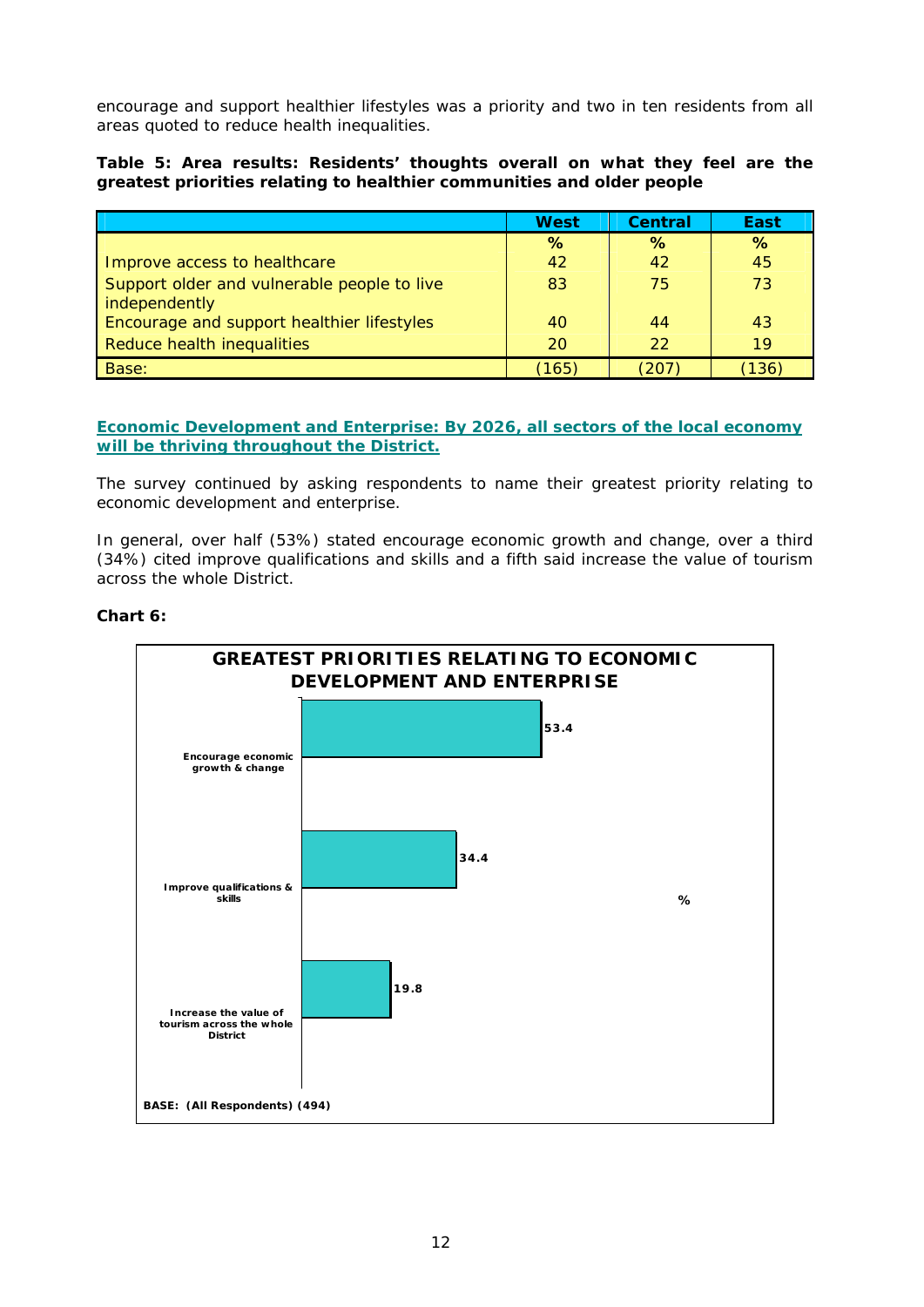By area, six in ten residents living in the West, compared to 55% of those living in the Central area and only 43% of those living in the East, selected encourage economic growth and change.

46% of those living in the East, as opposed to 32% of those living in the Central area and only 29% of those living in the West, opted to improve qualifications and skills.

#### **Table 6: Area results: Residents' thoughts overall on what they feel are the greatest priorities relating to economic development**

|                                                         | West | Central | East |
|---------------------------------------------------------|------|---------|------|
|                                                         | $\%$ | %       | $\%$ |
| Encourage economic growth and change                    | 60   | 55      | 43   |
| Increase the value of tourism across the whole District | 21   | 21      | 18   |
| Improve qualifications and skills                       | 29   | 32      | 46   |
| Base:                                                   | 163  |         | 134  |

**Climate Change and Environment: By 2026, we will have created less waste, used less energy and cut our carbon footprint.**

Residents were then asked to state up to 3 priorities relating to climate change and environment that they felt should have the greatest priority.

Overall, six out of ten of those surveyed cited cut the amount of waste we send to landfill and almost a half (48%) said preserve the District's distinctive character. Just over a quarter (26%) cited reduce the District's carbon footprint.



#### **Chart 7:**

By area, a third of residents living in the East opted to reduce the District's carbon footprint, compared to only a fifth of those living in the West.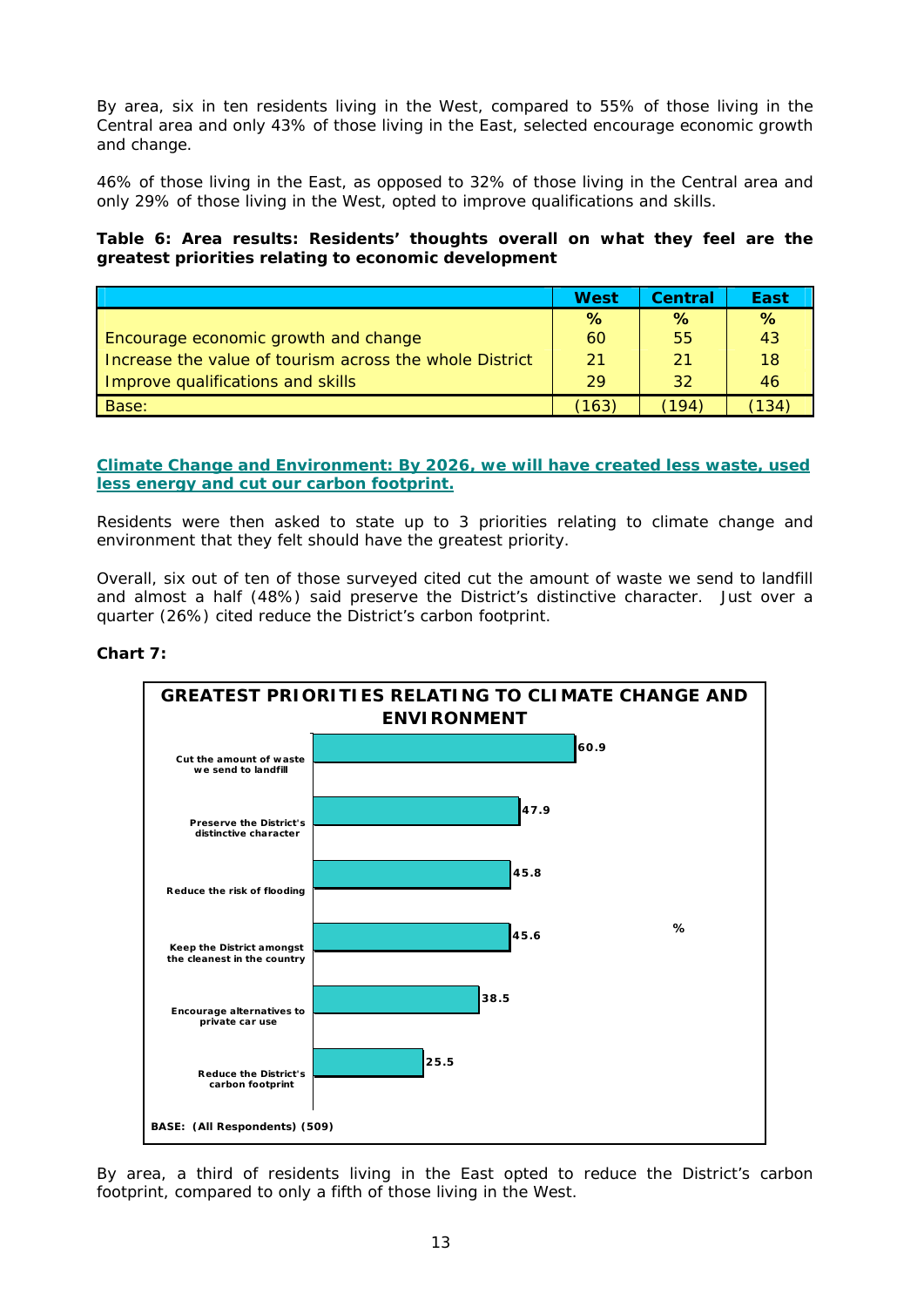Reduce the risk of flooding was selected by over half (52%) of those living in the West, as opposed to only 41% of those living in the Central area.

Preserve the District's distinctive character was chosen by 57% of those living in the Central area, versus 49% of those living in the West and just 34% of those living in the East.

**Table 7: Area results: Residents' thoughts overall on what they feel are the greatest priorities relating to economic development** 

|                                                       | <b>West</b> | <b>Central</b> | East |
|-------------------------------------------------------|-------------|----------------|------|
|                                                       | $\%$        | $\%$           | $\%$ |
| Reduce the District's carbon footprint                | 20          | 25             | 33   |
| Cut the amount of waste we send to landfill           | 65          | 56             | 64   |
| Encourage alternatives to private car use             | 34          | 42             | 38   |
| Reduce the risk of flooding                           | 52          | 41             | 45   |
| Keep the District amongst the cleanest in the country | 43          | 43             | 51   |
| Preserve the District's distinctive character         | 49          | 57             | 34   |
| Base:                                                 | 166         | 203)           | 137  |

Using the list of priorities shown above, all residents were asked to comment on what they thought the public services should do to achieve them. Please refer to the Appendix for a full list of the 337 responses obtained.

The Panel survey then went on to ask residents to suggest any other priorities they felt the public services should consider that were not included in previous questions. Over a quarter (26%) responded by stating council to cut costs / lower council tax / less bureaucracy / back to basics / less political correctness… One in ten of those surveyed gave the following priorities: traffic congestion / heavy lorries / more cycle lanes / mention of bridges; improve highways / pavements / roads / more pedestrianisation; and poor planning department management of projects / mentions of World Class project.

#### **Table 8: Other priorities residents suggest public services should consider**

| <b>Mentions 5% or more</b>                                                                           | ℅    |
|------------------------------------------------------------------------------------------------------|------|
| Council to cut costs/lower council tax/less bureaucracy/back to basics/less<br>political correctness | 26.2 |
| Traffic congestion/heavy lorries/more cycle lanes/mention of bridges                                 | 10.3 |
| Improve highways/pavements/roads/more pedestrianisation                                              | 10.3 |
| Poor planning dept. management of projects/mentions of "World Class" project                         | 10.3 |
| More support for elderly/disabled                                                                    | 7.5  |
| Control building/ugly developments/Eco New Town                                                      | 7.5  |
| Litter issues/graffiti                                                                               | 6.5  |
| Free parking/parking problems                                                                        | 6.5  |
| Derelict buildings/shops/lower rents/rates                                                           | 5.6  |
| More activities/access to arts/cheaper gyms                                                          | 5.6  |
| Transport services/better rail connections                                                           | 5.6  |
| Keep S.O.A traditional/maintain local villages                                                       | 5.6  |
| Base:                                                                                                | 107  |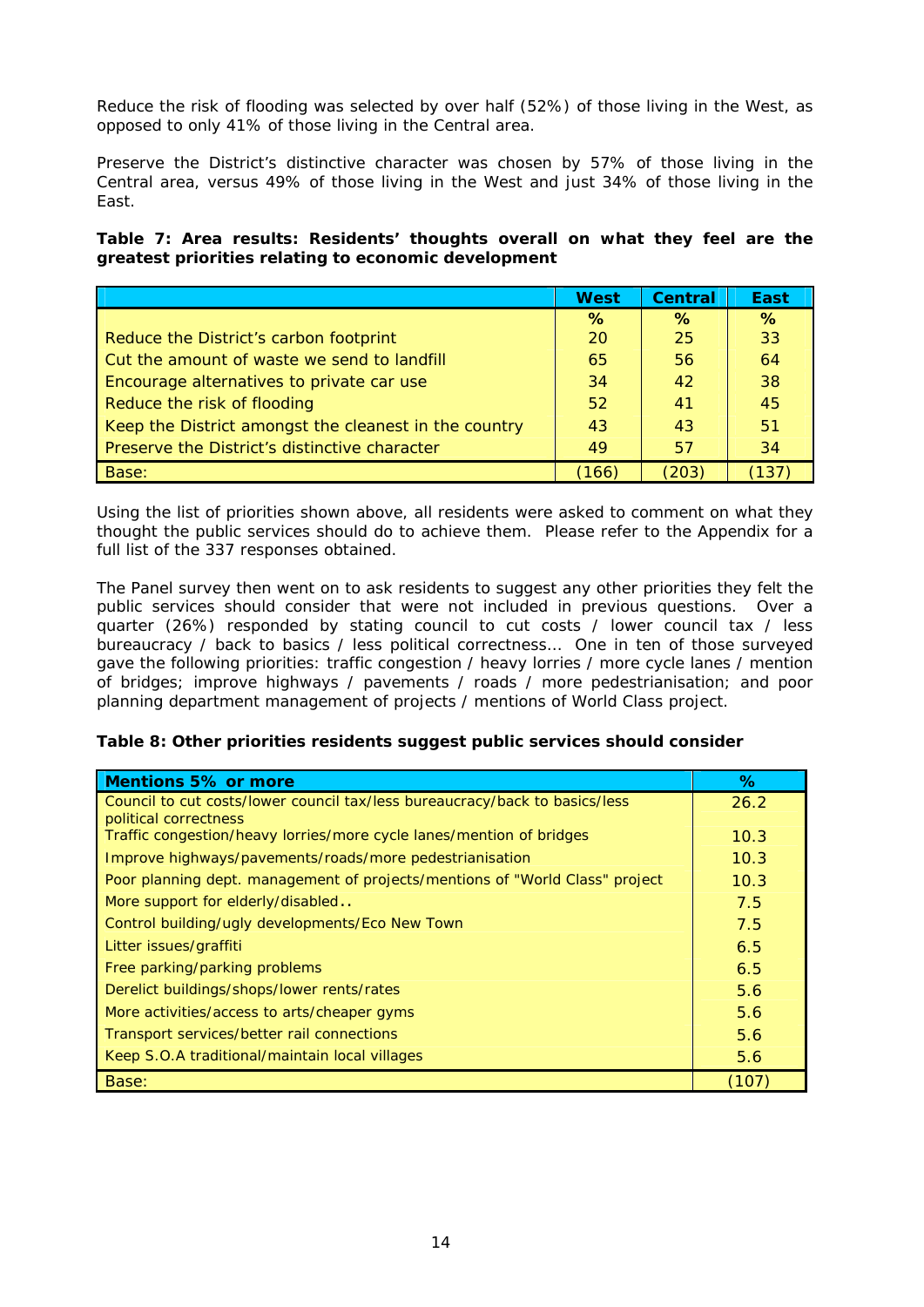# **4.2 Air Quality**

#### **Residents' overall rating of air quality for where they live**

Respondents were asked to comment overall on how they rated the air quality of where they live. Half stated very good, 45% fairly good, 3% said fairly poor and 1% claimed it was very poor.

#### **Chart 8:**



#### **Times air quality at its worst**

Residents were then requested to specify all the times of the day and the week they felt that the air quality in their area was at its worst. Seven out of ten of those surveyed claimed it was rush hours only, 8% stated it was at all times in the week, 5% said all times at weekends and over a quarter (27%) cited other specific times.

#### **Table 9: The times of the day and week which residents think air quality in their area is at its worst**

|                                          | $\%$ |
|------------------------------------------|------|
| Rush hours only (8am to 9am, 5pm to 6pm) | 69.9 |
| All times in the week                    | 75   |
| All times at weekends                    | 53   |
| Other specific times                     | 27 1 |
| <b>BASE:</b>                             |      |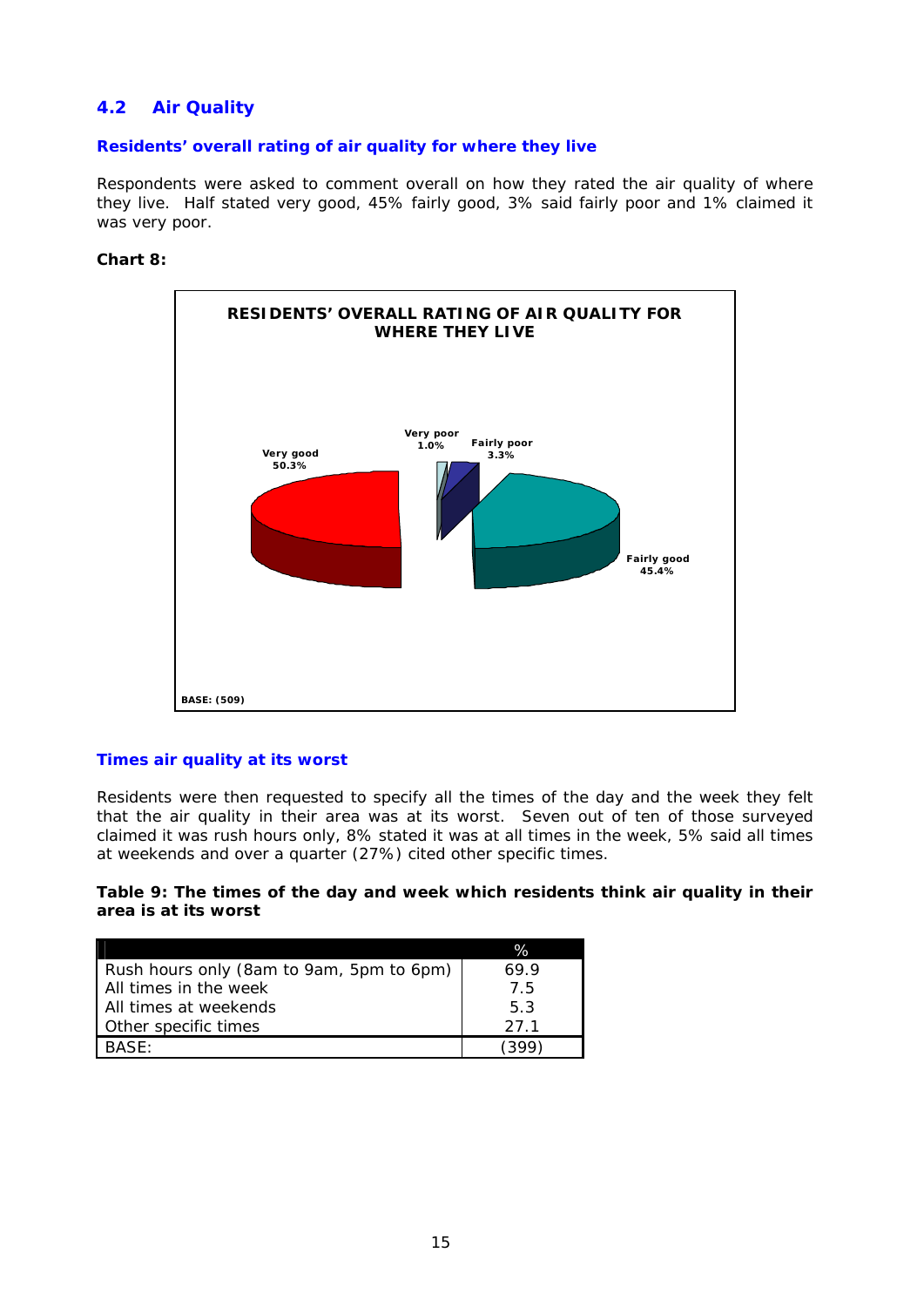#### **Important contributors to air quality problems**

The survey continued by asking for views on which residents felt were more and which were less important contributors to air quality problems in their area.

In general, over three quarters (77%) believed pollution from local industry to be a less important contributor as opposed to almost a quarter (23%) who believed it to be a more important contributor. Eight out of ten felt pollution from traffic was a more important contributor unlike the two in ten who stated it was a less important contributor. Just less than a third (32%) stated smells, for example, from agriculture, cooking, etc. were a more important contributor, versus seven in ten respondents who cited they were a less important contributor.

66 residents quoted other contributors to air quality problems and these are listed in the Appendix.

#### **Table 10: Respondents views on which they feel are more and which are less important contributors to air quality problems in their area**

|                                        | <b>Base</b> | <b>More important</b><br>contributor | <b>Less important</b><br>contributor |
|----------------------------------------|-------------|--------------------------------------|--------------------------------------|
| <b>Pollution from local industry</b>   | (312)       | 23.4%                                | 76.6%                                |
| <b>Pollution from traffic</b>          | (411)       | 82.2%                                | 17.8%                                |
| Smells, e.g. from agriculture, cooking | (333)       | 31.8%                                | 68.2%                                |

By locality, four out of ten Southam residents felt pollution from local industry was a more important contributor, as opposed to just 13% of residents from Shipston, Henley and Studley.

#### **Table 11: Locality results: Whether residents feel pollution from local industry is a more or less important contributor**

|                            | <b>Alcester</b><br>- Bidford | Henley -<br><b>Studley</b> | <b>Shipston</b> | <b>Southam</b>             | Strat-<br>ford | <b>Welles-</b><br>bourne -<br><b>Kineton</b> |
|----------------------------|------------------------------|----------------------------|-----------------|----------------------------|----------------|----------------------------------------------|
|                            | $\%$                         | %                          | %               | $\%$                       | %              | $\%$                                         |
| More important contributor | 27                           | 13                         | 13              | 39                         | 26             | 20                                           |
| Less important contributor | 73                           | 87                         | 87              | 61                         | 74             | 80                                           |
| Base:                      | (60)                         | (45)                       | (47)            | $^{\prime}$ 41 $^{\prime}$ | 77             | $40^\circ$                                   |

90% of residents from Stratford, Wellesbourne and Kineton believed pollution from traffic to be a more important contributor, versus 74% of those from Alcester and Bidford, and just 69% of those from Shipston.

#### **Table 12: Locality results: Whether residents feel pollution from traffic is a more or less important contributor**

|                            | Alcester-<br><b>Bidford</b> | Henley -<br><b>Studley</b> | <b>Shipston</b> | <b>Southam</b> | Strat-<br>ford | <b>Welles-</b><br>bourne -<br><b>Kineton</b> |
|----------------------------|-----------------------------|----------------------------|-----------------|----------------|----------------|----------------------------------------------|
|                            | $\%$                        | $\%$                       | %               | %              | %              | $\%$                                         |
| More important contributor | 74                          | 81                         | 69              | 86             | 90             | 90                                           |
| Less important contributor | 26                          | 19                         | 31              | 14             | 10             | 10                                           |
| <b>Base:</b>               | (69)                        | (62)                       | (58)            | (56)           | 115)           | $^{\prime}48^{\prime}$                       |

Almost half (45%) of those living in Shipston and 39% of those living in Alcester, Bidford and Southam felt that smells, e.g. from agriculture, cooking, etc. was a more important contributor, compared to just 14% of those living in Stratford.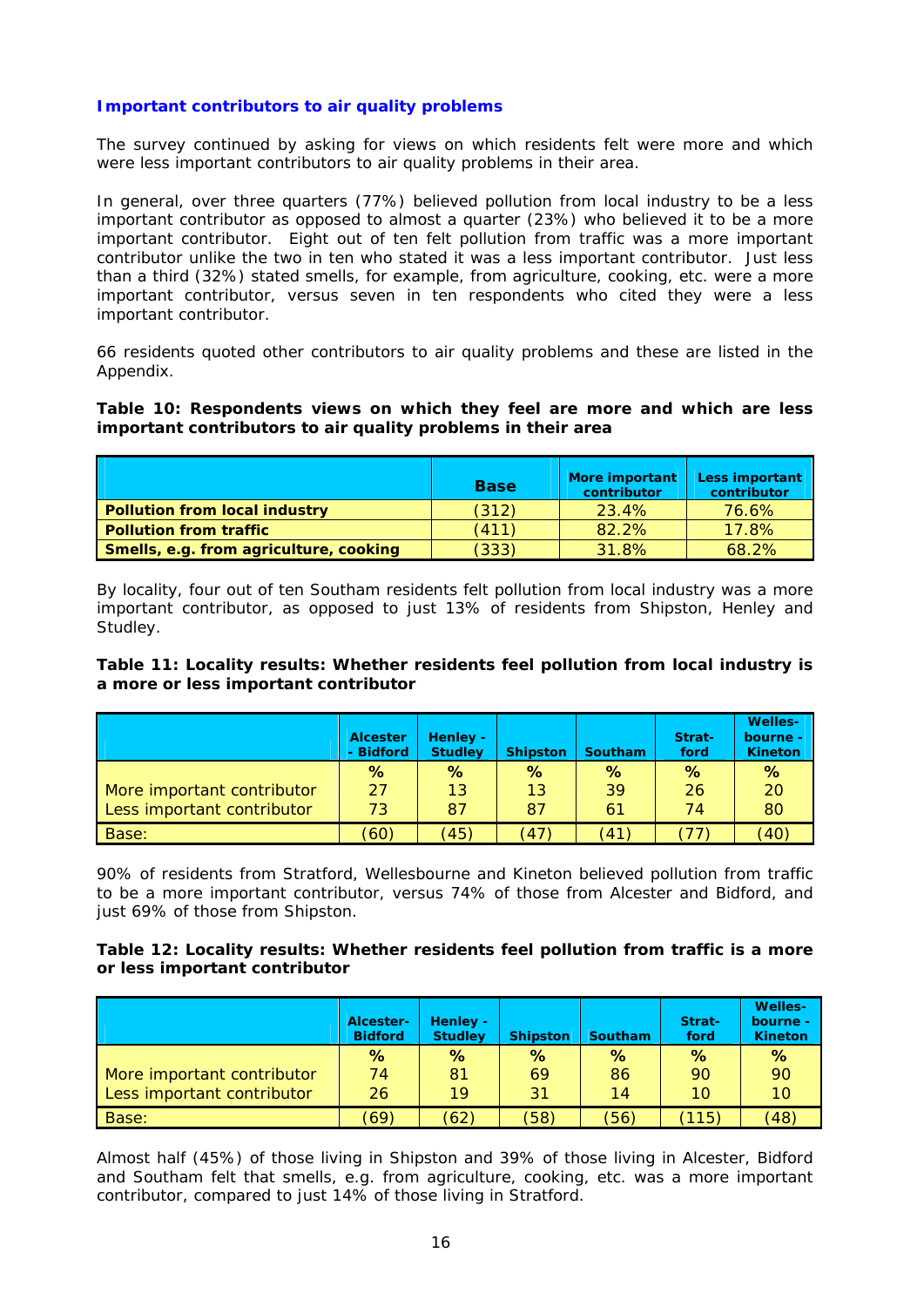**Table 13: Locality results: Whether residents feel smells e.g. from agriculture, cooking, etc. is a more or less important contributor**

|                            | Alcester-<br><b>Bidford</b> | Henley -<br><b>Studley</b> | <b>Shipston</b> | <b>Southam</b> | Strat-<br>ford | <b>Welles-</b><br>bourne -<br><b>Kineton</b> |
|----------------------------|-----------------------------|----------------------------|-----------------|----------------|----------------|----------------------------------------------|
|                            | %                           | $\%$                       | ℅               | $\%$           | $\%$           | $\%$                                         |
| More important contributor | 39                          | 32                         | 45              | 39             | 14             | 29                                           |
| Less important contributor | 61                          | 68                         | 55              | 61             | 86             | 71                                           |
| Base:                      | (66)                        | (44)                       | 56)             | (46)           | (78)           | $42^{\circ}$                                 |

#### **How affected certain groups of people are by poor air quality**

Residents were asked to state, how affected, if at all, they felt various groups of people were by poor air quality in the Stratford District.

In general, over half (53%) believed people travelling in motor vehicles were slightly affected, 5% felt they were badly affected and four in ten did not think they were affected at all. Half of respondents felt cyclists and motorcyclists were slightly affected by poor air quality in the Stratford District, 43% believed them to be badly affected, with just 7% stating they were not affected at all. Almost half of those surveyed (47%) considered pedestrians were badly affected by poor air quality, with a similar percentage (46%) thinking they were slightly affected. Again, just 7% believed this group to be not affected at all.

So far as children were concerned, almost half (48%) thought they were slightly affected, 44% said they were badly affected and one in ten stated they were not affected at all. Almost half (48%) claimed the elderly were badly affected by poor air quality in the District, 45% felt they were slightly affected and only 8% thought that they were not affected at all.

Almost two thirds of those surveyed (63%) believed people with health problems, i.e. hay fever, asthma, etc. were badly affected by poor air quality, a third considered this particular group slightly affected, unlike just 4% of respondents who claimed they were not affected at all. Six out of ten respondents believed people working outdoors to be slightly affected by poor air quality, just over a quarter (28%) stated they were badly affected and 15% thought they were not affected at all.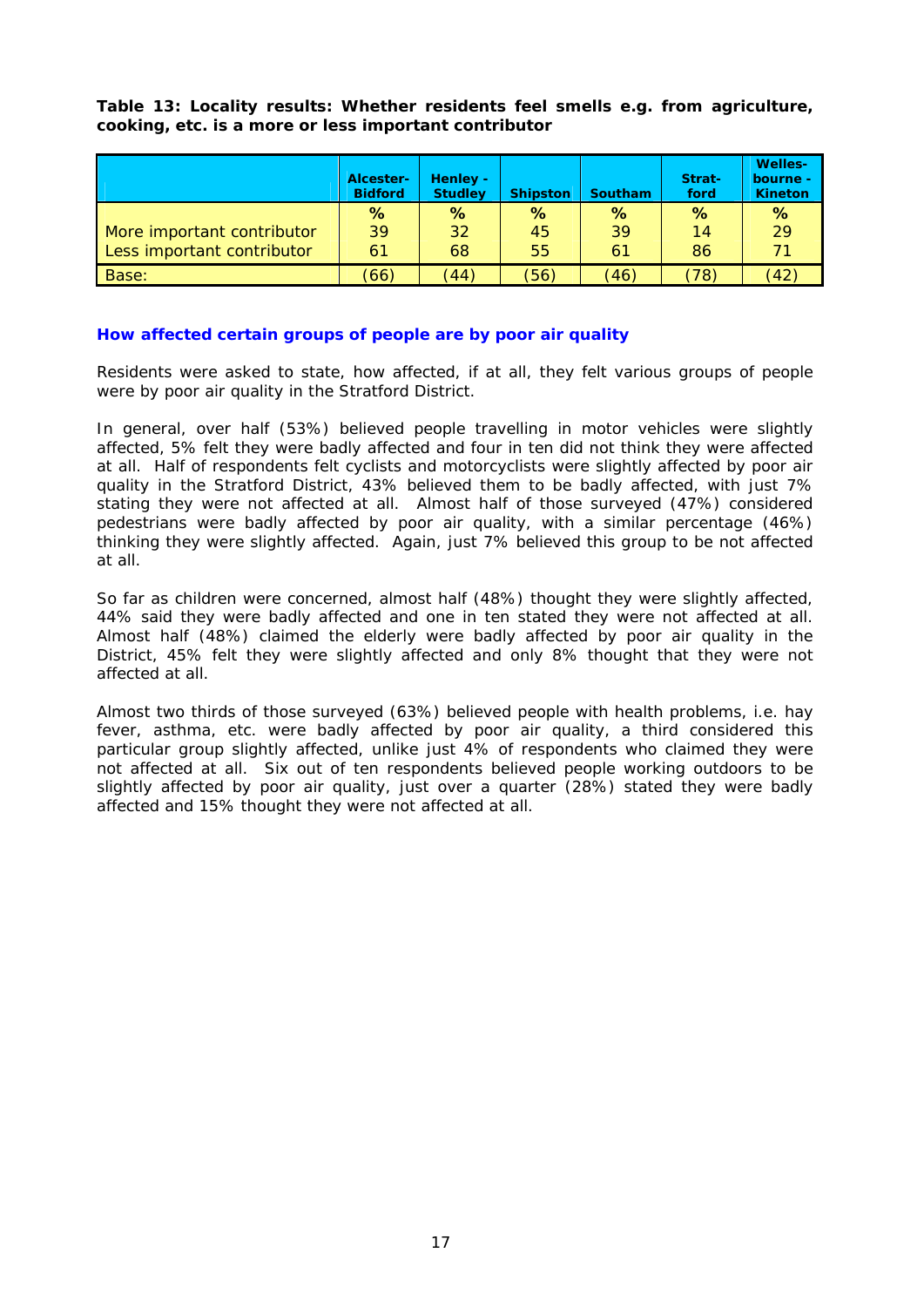

By locality, six in ten Stratford residents believed children were badly affected by poor air quality in the Stratford District, as opposed to 35% of those living in Shipston and just three in ten residents from the Henley and Studley areas feeling the same way.

#### **Table 14: Locality results: Whether residents believe children were not affected at all, slightly affected or badly affected by poor air quality in the Stratford District**

|                       | Alcester-<br><b>Bidford</b> | Henley -<br><b>Studley</b> | <b>Shipston</b> | <b>Southam</b> | Strat-<br>ford | <b>Welles-</b><br>bourne -<br><b>Kineton</b> |
|-----------------------|-----------------------------|----------------------------|-----------------|----------------|----------------|----------------------------------------------|
|                       | $\%$                        | %                          | $\%$            | %              | %              | $\%$                                         |
| Not affected at all   |                             | 17                         | 8               | 10             | 5              | 10                                           |
| Slightly affected     | 50                          | 53                         | 58              | 46             | 38             | 48                                           |
| <b>Badly affected</b> | 41                          | 30                         | 35              | 44             | 57             | 42                                           |
| Base:                 | 78)                         | (60)                       | (66)            | (63)           | (108)          | (59`                                         |

Over three quarters (77%) of those living in Stratford, compared to 56% of those living in Alcester and Bidford and just 51% of those living in Shipston, believed people with health problems, i.e. hay fever, asthma, were badly affected.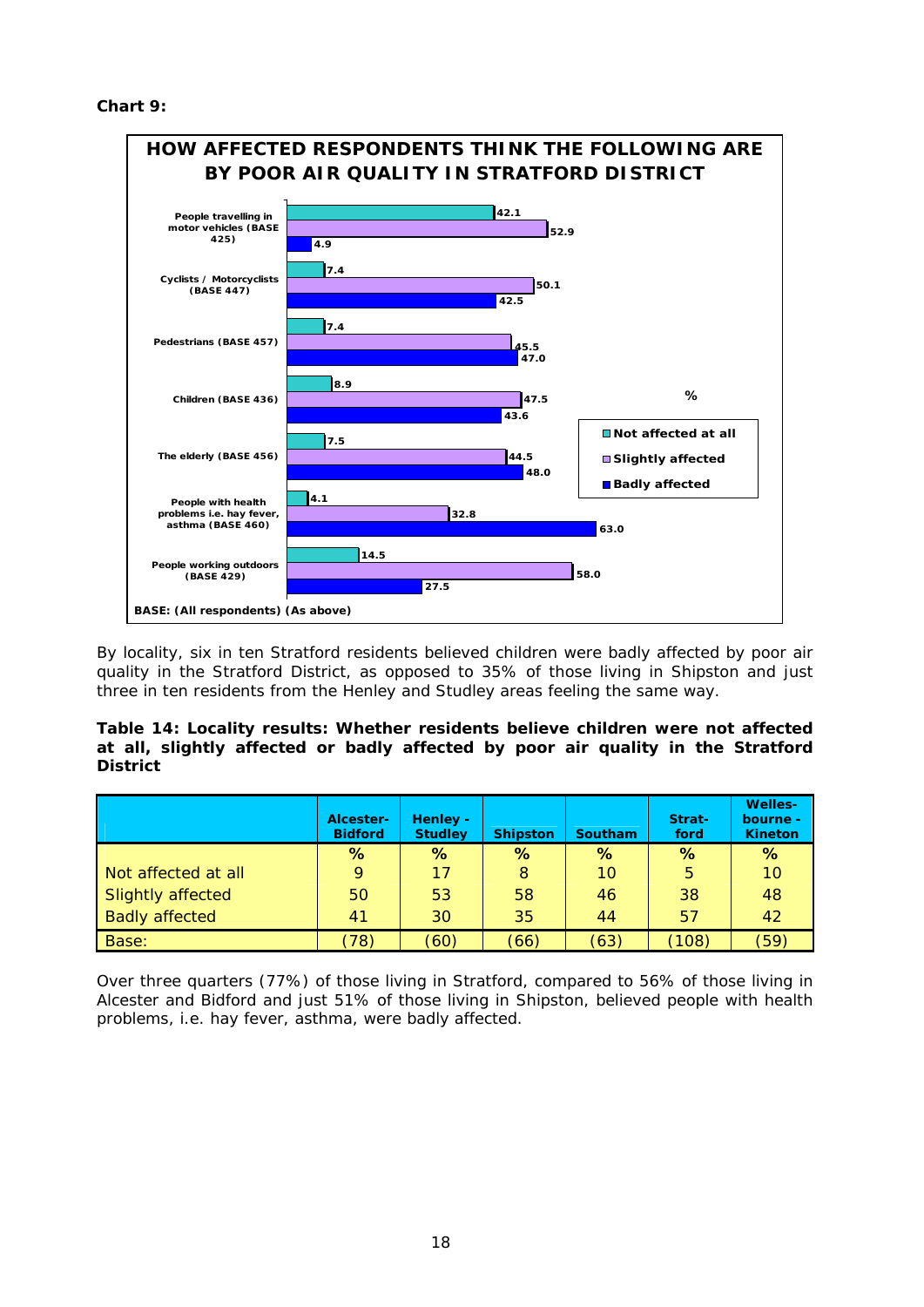**Table 15: Locality results: Whether residents believe people with health problems were not affected at all, slightly affected, or badly affected by poor air quality in the Stratford District**

|                       | Alcester-<br><b>Bidford</b> | Henley -<br><b>Studley</b> | <b>Shipston</b> | <b>Southam</b> | Strat-<br>ford | <b>Welles-</b><br>bourne -<br><b>Kineton</b> |
|-----------------------|-----------------------------|----------------------------|-----------------|----------------|----------------|----------------------------------------------|
|                       | ℅                           | $\%$                       | %               | $\%$           | $\%$           | %                                            |
| Not affected at all   | 4                           | 3                          | 4               | 5              | 3              | 8                                            |
| Slightly affected     | 40                          | 39                         | 45              | 35             | 20             | 26                                           |
| <b>Badly affected</b> | 56                          | 58                         | 51              | 60             | 77             | 66                                           |
| <b>Base:</b>          | (80)                        | (62)                       | (74)            | (65)           | 115)           | (62)                                         |

39% of those living in Stratford and Southam, versus just 12% of those living in Shipston, believed that people working outdoors were badly affected.

**Table 16: Locality results: Whether residents believe people working outdoors were not affected at all, slightly affected, or badly affected by poor air quality in the Stratford District**

|                       | Alcester-<br><b>Bidford</b> | Henley -<br><b>Studley</b> | <b>Shipston</b> | <b>Southam</b> | Strat-<br>ford | <b>Welles-</b><br>bourne -<br><b>Kineton</b> |
|-----------------------|-----------------------------|----------------------------|-----------------|----------------|----------------|----------------------------------------------|
|                       | %                           | %                          | $\%$            | ℅              | %              | $\%$                                         |
| Not affected at all   | 19                          | 14                         | 20              | 15             | 9              | 14                                           |
| Slightly affected     | 61                          | 68                         | 68              | 47             | 53             | 56                                           |
| <b>Badly affected</b> | 20                          | 19                         | 12              | 39             | 39             | 31                                           |
| Base:                 | 79)                         | (59)                       | (65)            | (62)           | (104)          | (59)                                         |

#### **Groups to which respondents belong**

Respondents were asked to indicate all the groups to which they belonged. Nine out of ten claimed to be motorists and interestingly only seven in ten confirmed they were pedestrians. Just over half of those surveyed (52%) said they were pensioners. A third of residents claim to be public transport users.

#### **Chart 10:**

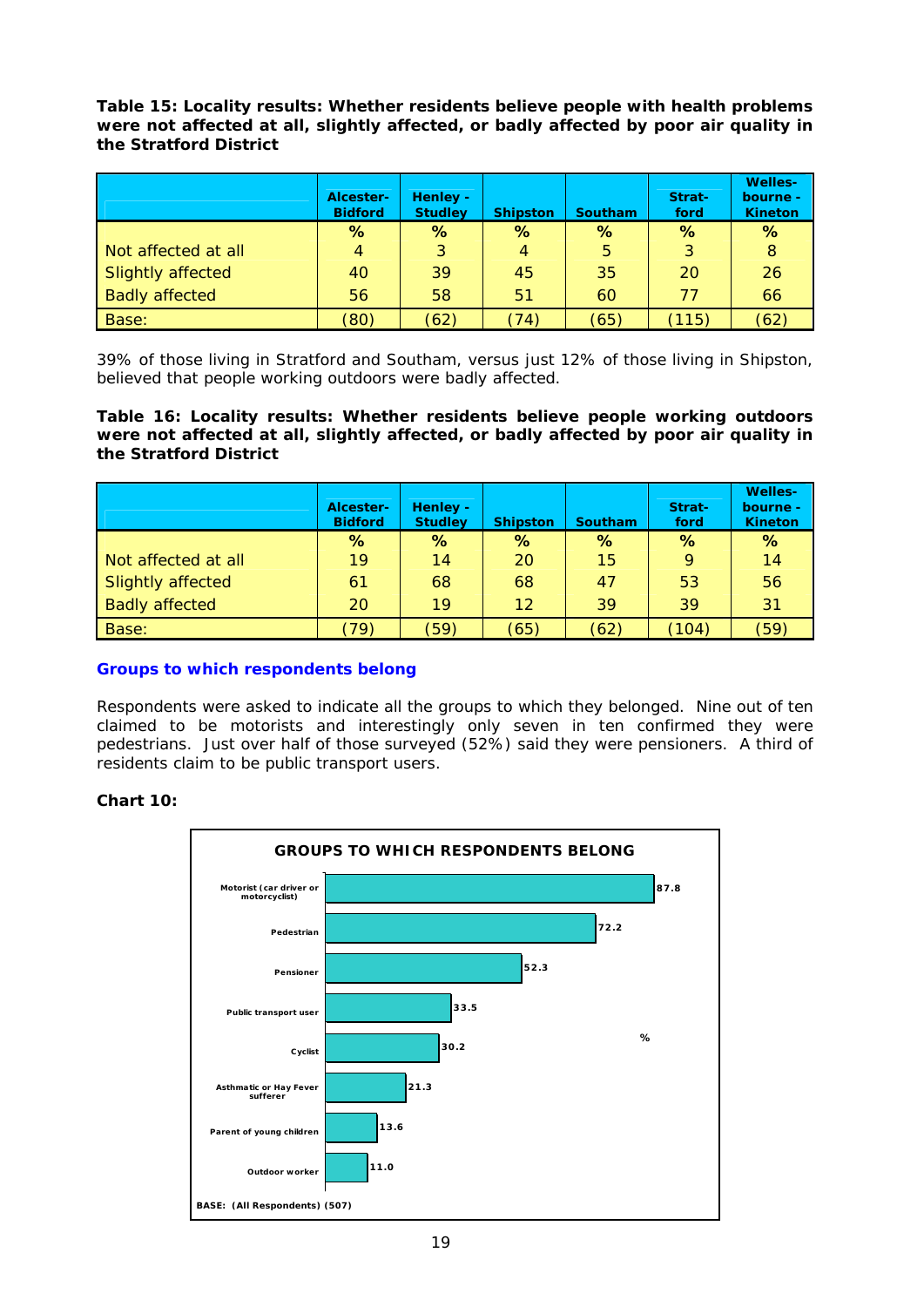# **4.3 Workforce Skills**

#### **Highest level of qualifications achieved**

Stratford DC's Corporate Strategy has an aim "improving the skills of the local population". To help determine the level of qualifications existing within the Citizens' Panel a series of questions were asked to do with workforce skills.

Initially, respondents were asked to indicate which, from a list of qualifications supplied, was the highest level that they have achieved. A fifth stated professional qualifications, 18% cited degree or degree level nursing or teaching qualification and 12% said postgraduate level. A further 12% of respondents stated GCE O levels and 7% quoted City & Guilds Craft, RSA Diploma or other trade qualifications / apprenticeship at level 2. The table below lists all the responses.

#### **Table 17: Highest level of qualification that respondents have achieved**

|                                                                                          | %     |
|------------------------------------------------------------------------------------------|-------|
| <b>Professional Qualifications</b>                                                       | 20.3  |
| Degree / Degree Level Nursing or Teaching Qualification                                  | 18.0  |
| Postgraduate Level                                                                       | 11.9  |
| <b>GCE O Levels</b>                                                                      | 11.5  |
| City & Guilds Craft, RSA Diploma or other trade qualifications/apprenticeship at Level 2 | 7.4   |
| <b>BTFC HNC / HND</b>                                                                    |       |
| City & Guilds Advanced Craft, RSA Advanced Diploma or other Advanced trade               | 6.1   |
| qualification / apprenticeship at NVQ Level 3                                            | 5.0   |
| <b>GCE A Levels</b>                                                                      | 4.3   |
| GCSEs (at $A^*$ -C)                                                                      | 4.1   |
| NVQ or SVQ Level 2 / GNVQ Intermediate / School Certificate/ Matriculation               | 2.5   |
| BTEC National Diploma / National Certificate / OND / ONC                                 | 2.5   |
| <b>CSEs</b>                                                                              | 1.6   |
| NVQ or SVQ Level 3 / GNVQ Advanced / NNEB                                                | 1.6   |
| BTEC First Diploma / First Certificate                                                   | 1.1   |
| NVQ or SVQ Level 4 / RSA Higher Diploma / Foundation Degree                              | 1.1   |
| NVQ or SVQ Level 1 / GNVQ Foundation                                                     | 0.9   |
| NVQ or SVQ Level 5                                                                       | 0.2   |
| BASE:                                                                                    | (444) |

The survey continued by asking residents if in the next 12 months they were planning to study for further qualifications: nine in ten said not, however, one in ten said yes they were.

#### **Table 18: Whether respondents planned to study for further qualifications in the next 12 months**

| No    | 90.4  |
|-------|-------|
| Yes   | 9.6   |
| BASE: | (114) |

Those residents who planned to study in the next 12 months were asked to outline which qualifications they were planning to study for. Nine people responded to this question and their responses are listed in the Appendix.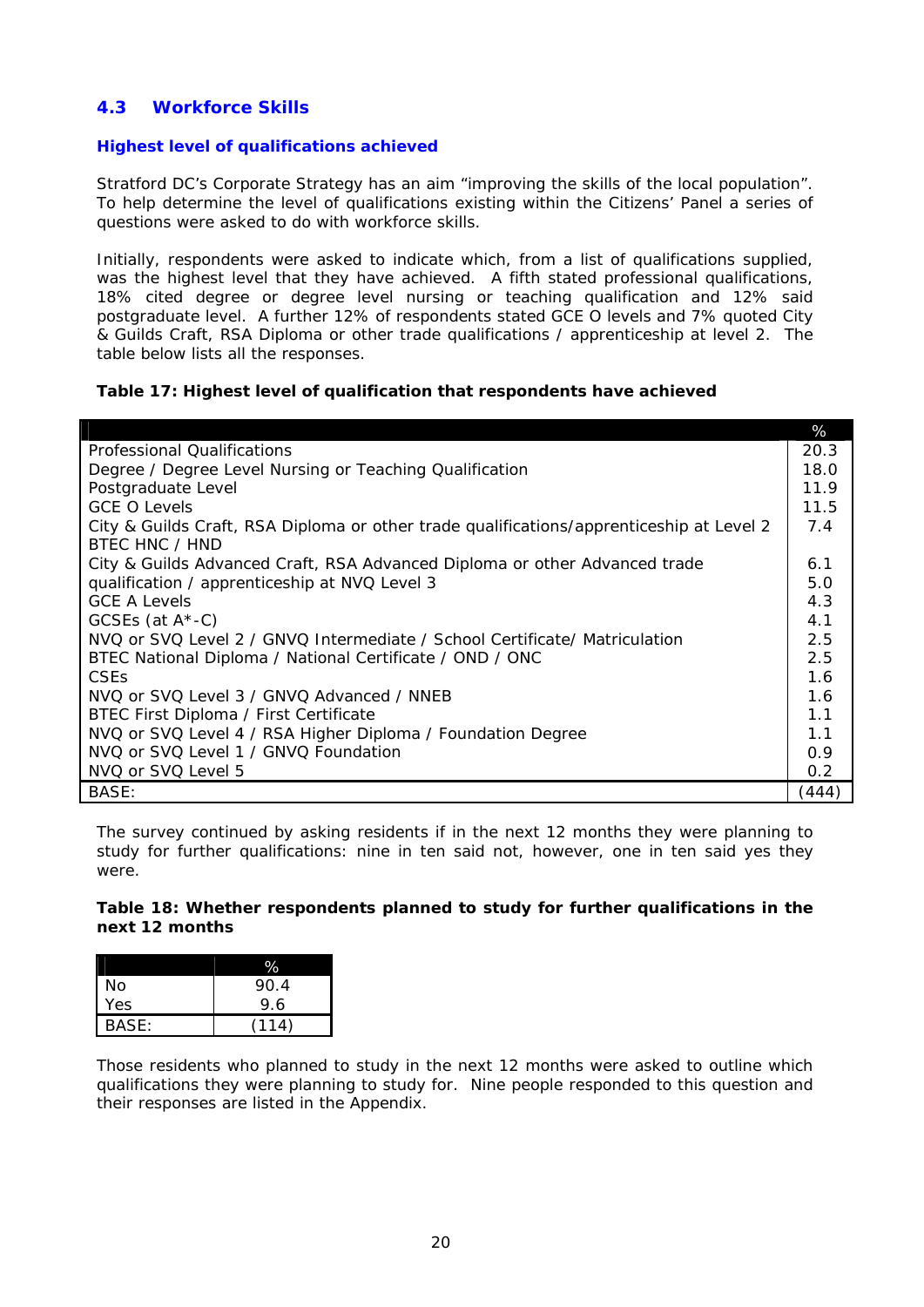#### **Barriers to further qualifications**

A total of 67 residents replied to the question regarding what are the barriers in the past and in the future, for them to gaining further qualifications and a full list of responses is listed in the Appendix.

#### **4.4 Rural Cinema**

#### **Moving Pictures**

SDC's rural cinema scheme "Moving Pictures" aims to provide a high quality cinematic experience to people living in areas of rural isolation, and increase the use, value and sustainability of community venues throughout the District. Moving Pictures, funded by Warwickshire County Council, Screen West Midlands and "The Rural Cinema Group" aims to reduce vehicular travel, provide activities that support community aspirations and develop skills and knowledge in the community on cinema and associated screening technology.

The survey questioned residents as to whether they had heard of "Moving Pictures".

In general, over half (53%) said they had not, however, 47% said they had.

#### **Chart 11:**



By area, 56% of those living in the East, as opposed to 44% of those in the Central area and 43% of those living in the West, said yes they had heard of "Moving Pictures".

|  |  |  |  |  |  |  |  | Table 19: Area results: Whether residents have heard of "Moving Pictures" |
|--|--|--|--|--|--|--|--|---------------------------------------------------------------------------|
|--|--|--|--|--|--|--|--|---------------------------------------------------------------------------|

|                | <b>West</b> | <b>Central</b> | <b>East</b> |
|----------------|-------------|----------------|-------------|
|                | %           | %              | %           |
| Yes            | 43          | 44             | 56          |
| N <sub>o</sub> | 57          | 56             | 44          |
| Base:          | (164)       | (204)          | (135)       |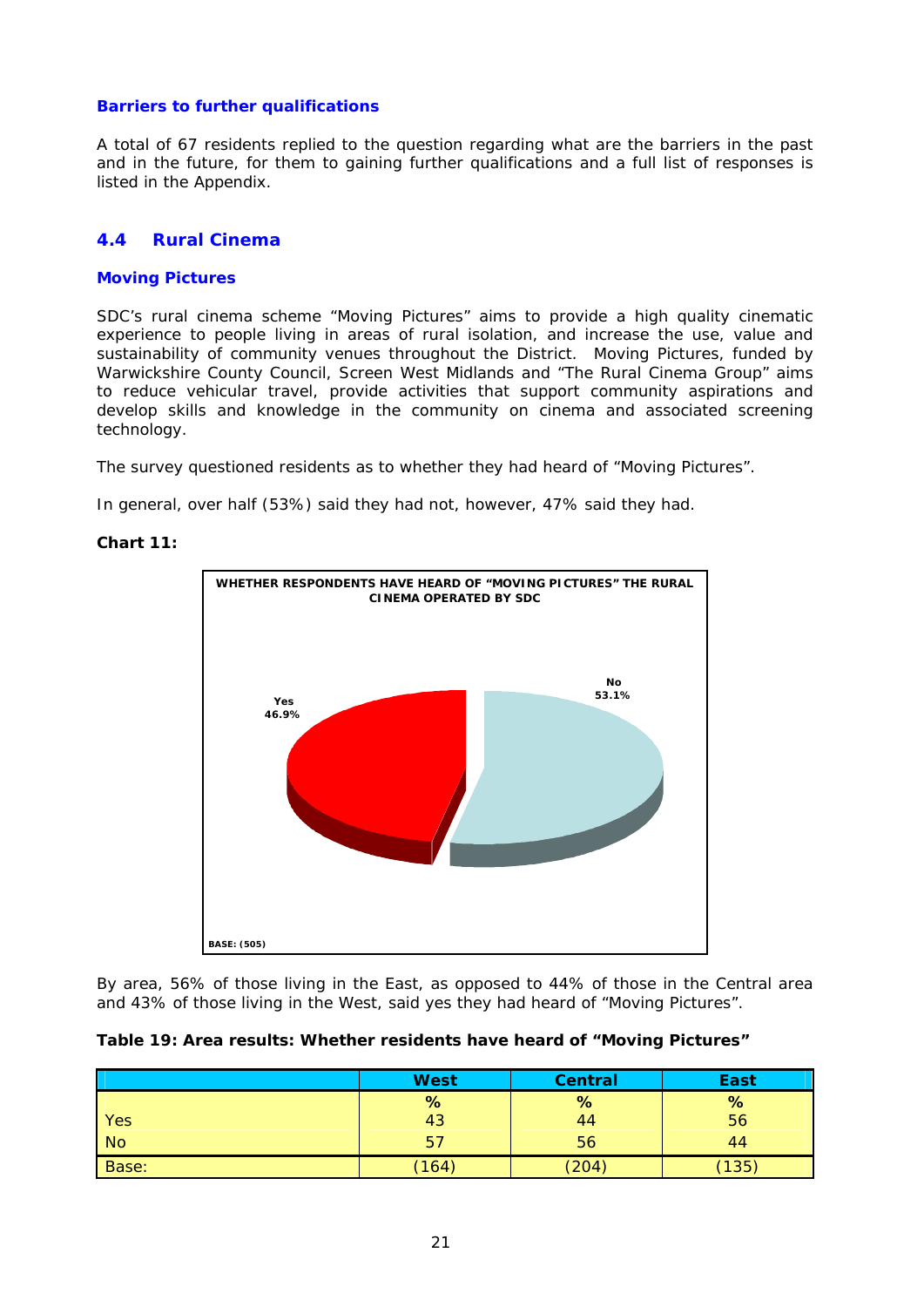By locality, seven in ten residents from Stratford, Henley and Studley, compared to 36% of those living in Southam and just 31% of Shipston residents, stated no they had not heard of "Moving Pictures".

**Table 20: Locality results: Whether residents have heard of "Moving Pictures"**

|            | <b>Alcester</b><br>$\sim$<br><b>Bidford</b> | Henley -<br><b>Studley</b> | <b>Shipsto</b><br>n      | <b>Southa</b><br>m | Strat-<br>ford | <b>Welles-</b><br>bourne -<br><b>Kineton</b> |
|------------|---------------------------------------------|----------------------------|--------------------------|--------------------|----------------|----------------------------------------------|
|            | %                                           | %                          | %                        | %                  | %              | %                                            |
| <b>Yes</b> | 53                                          | 32                         | 69                       | 64                 | 28             | 49                                           |
| <b>No</b>  | 47                                          | 68                         | 31                       | 36                 | 72             | 52                                           |
| Base:      | (89)                                        | 75)                        | $\overline{\phantom{a}}$ | (67)               | (127)          | (68)                                         |

#### **Access to Cinemas**

All residents were asked whether they had access to a rural cinema in their town or village.

Overall, six in ten confirmed they did have access to a rural cinema as opposed to four in ten who did not.

#### **Chart 12:**



By area, 43% of those living in the East and 42% of those living in the Central area, stated yes they did have access to a rural cinema, as opposed to just 31% of those living in the West.

#### **Table 21: Area results: Whether residents have access to a rural cinema in their town or village**

|       | <b>West</b> | <b>Central</b> | <b>East</b> |
|-------|-------------|----------------|-------------|
|       | %           | %              | %           |
| Yes   | 31          |                | 43          |
| No    | 69          | 58             | 57          |
| Base: | (153)       | (165)          | 129         |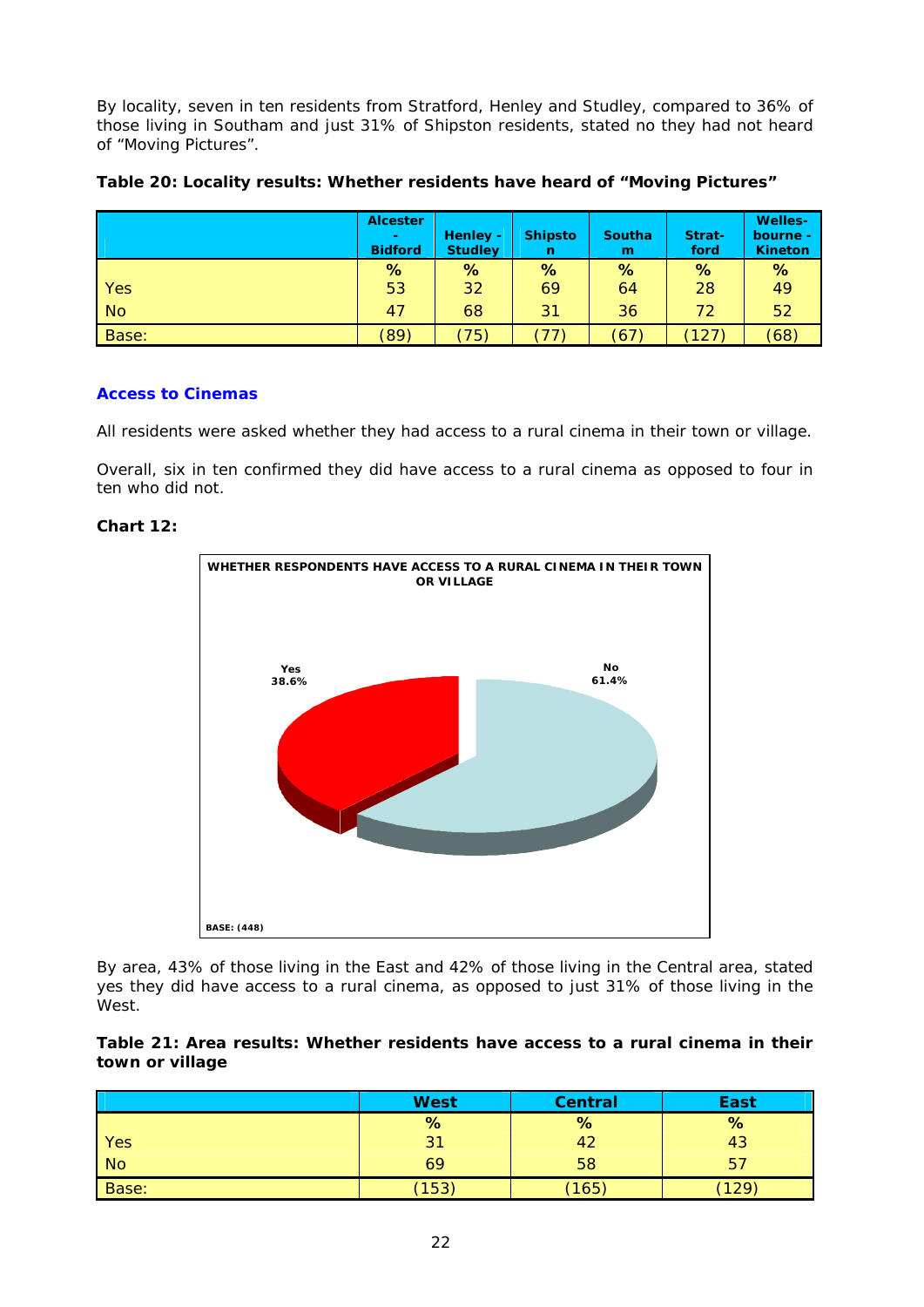By locality, over three quarters (78%) of residents from Henley and Studley said no they did not have access to a rural cinema, compared to 48% of Southam residents and 47% of Shipston residents stating no.

#### **Table 22: Locality results: Whether residents have access to a rural cinema in their town or village**

|           | Alcester-<br><b>Bidford</b> | Henley -<br><b>Studley</b> | <b>Shipston</b> | <b>Southam</b> | Strat-<br>ford | <b>Welles-</b><br>bourne -<br><b>Kineton</b> |
|-----------|-----------------------------|----------------------------|-----------------|----------------|----------------|----------------------------------------------|
|           | %                           | %                          | %               | %              | %              | %                                            |
| Yes       | 38                          | 23                         | 53              | 52             | 33             | 35                                           |
| <b>No</b> | 62                          | 78                         | 47              | 48             | 67             | 65                                           |
| Base:     | (82)                        | 71                         | (75)            | (64)           | (90)           | (65)                                         |

The survey then questioned residents as to whether it was easier for them to access a cinema in their village rather than go to their nearest town.

Overall, 61% confirmed it was easier to access a cinema in their village, unlike 39% who said it was not.

#### **Chart 13:**



By locality, almost three quarters (74%) of those living in Southam and 65% of those living in Shipston, Alcester and Bidford, stated yes it was easier for them to access a cinema in their village, compared to just 38% of those living in Stratford.

#### **Table 23: Locality results: Whether residents find it easier to access to a rural cinema in their village than go to their nearest town**

|           | Alcester-<br><b>Bidford</b> | Henley -<br><b>Studley</b> | <b>Shipston</b> | <b>Southam</b> | Strat-<br>ford | <b>Welles-</b><br>bourne -<br><b>Kineton</b> |
|-----------|-----------------------------|----------------------------|-----------------|----------------|----------------|----------------------------------------------|
|           | %                           | %                          | %               | %              | %              | %                                            |
| Yes       | 65                          | 56                         | 65              | 74             | 38             | 57                                           |
| <b>No</b> | 35                          | 44                         | 35              | 26             | 62             | 43                                           |
| Base:     | (60)                        | (41)                       | (60)            | (46)           | (37)           | (42)                                         |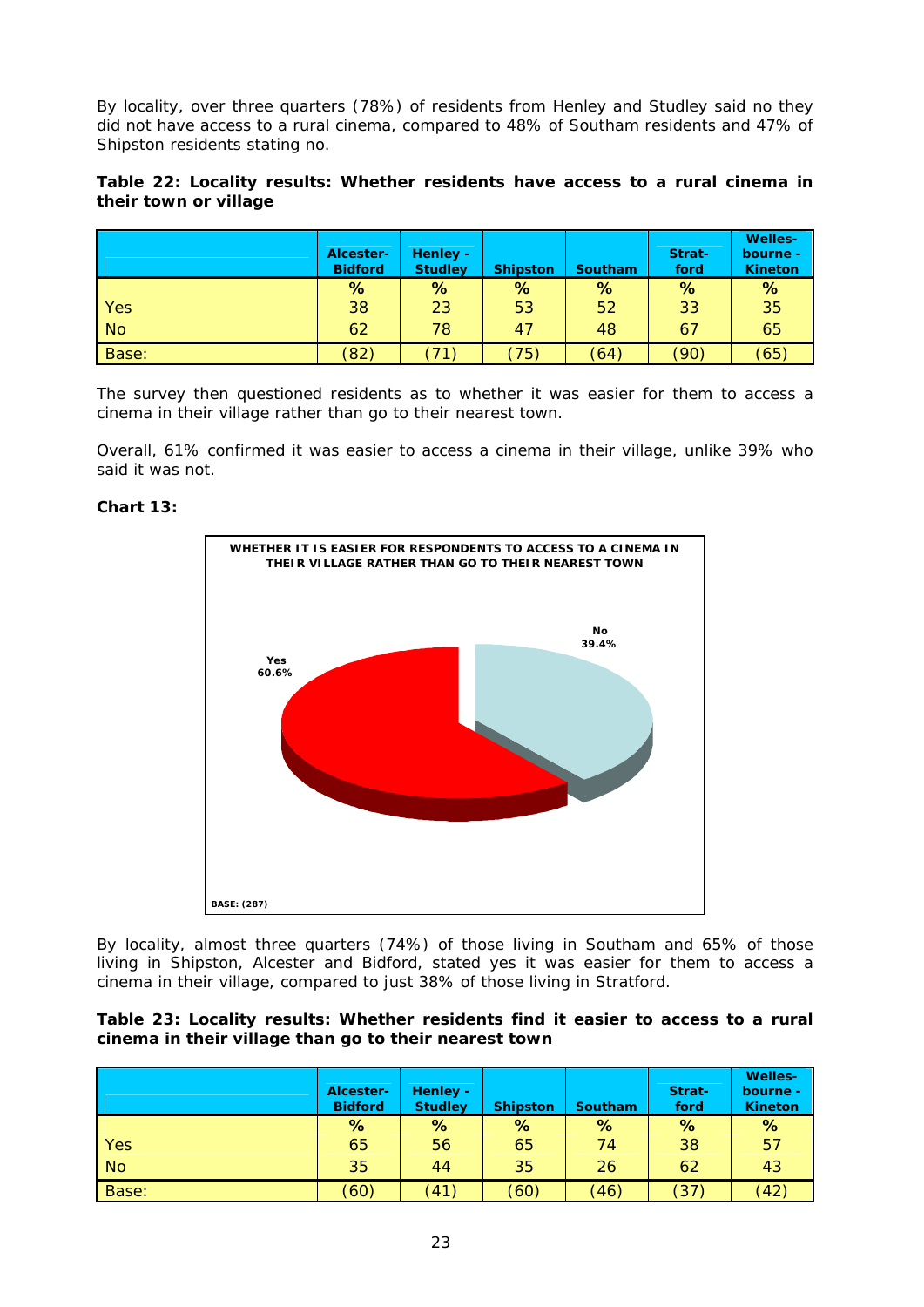Respondents were asked if they did not have a rural cinema in their village, did they think there would be a need for one. Over half (55%) said not, although 45% thought there would be a need for one.

#### **Chart 14:**



#### **Attendance, Value for Money, Information**

The survey then asked residents to state whether or not they had ever attended the rural cinema run by SDC.

In general, 87% said they had not attended the rural cinema run by SDC and 13% said they had.



#### **Chart 15:**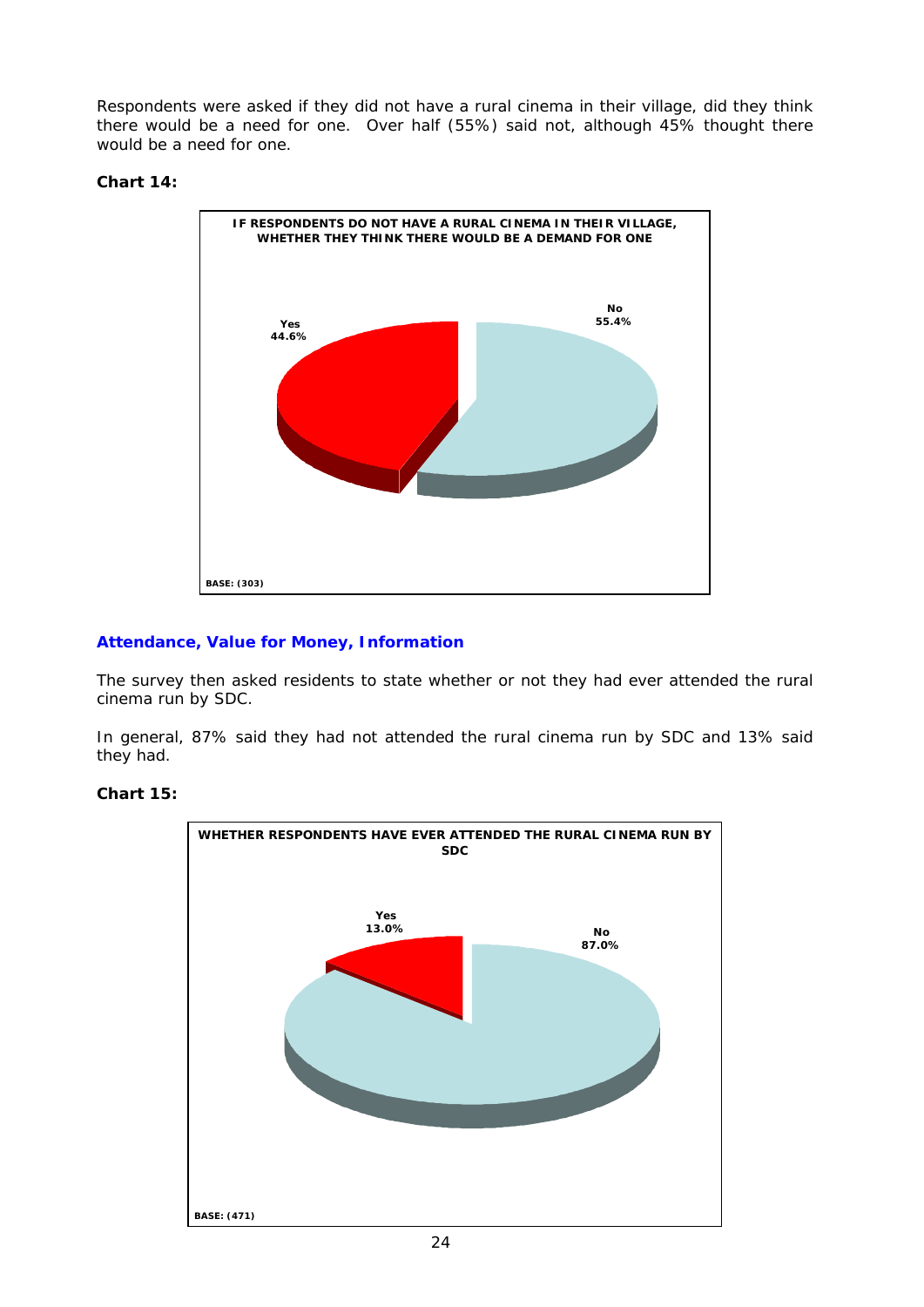By locality, over one fifth (21%) of those living in Alcester and Bidford, and 18% of those living in Shipston, as well as 16% of those from Southam, Wellesbourne and Kineton, stated yes they had attended the rural cinema. This was in contrast to only 7% from Stratford and 1% from Henley and Studley who confirmed they had done likewise.

#### **Table 24: Locality results: Whether residents had ever attended the rural cinema run by SDC**

|            | Alcester-<br><b>Bidford</b> | Henley -<br><b>Studley</b> | <b>Shipston</b> | <b>Southam</b> | Strat-<br>ford | <b>Welles-</b><br>bourne -<br><b>Kineton</b> |
|------------|-----------------------------|----------------------------|-----------------|----------------|----------------|----------------------------------------------|
|            | %                           | %                          | %               | %              | %              | $\%$                                         |
| <b>Yes</b> | 21                          |                            | 18              | 16             |                | 16                                           |
| No         | 79                          | 99                         | 82              | 84             | 93             | 84                                           |
| Base:      | (86)                        | (71)                       | (73)            | (67)           | (105)          | (67)                                         |

Those residents who confirmed they had attended the rural cinema were then asked to state how many times they had done so. A third had been one and a further third had been twice.

#### **Table 25: How many times those attending the rural cinema had been**

| One           | 33.3 |
|---------------|------|
| Two           | 35.0 |
| Three         | 11.7 |
| Four          | 13.3 |
| Five          | 0.0  |
| <b>Six</b>    | 8.3  |
| Seven or more | 1.7  |
| RASF:         |      |

Respondents were then asked to comment on the value for money they felt the rural cinema represented. Over two thirds (68%) stated that it was very good value for money, just over a quarter (29%) believed it to be fairly good value for money and only 3% said it was not good value for money.



#### **Chart 16:**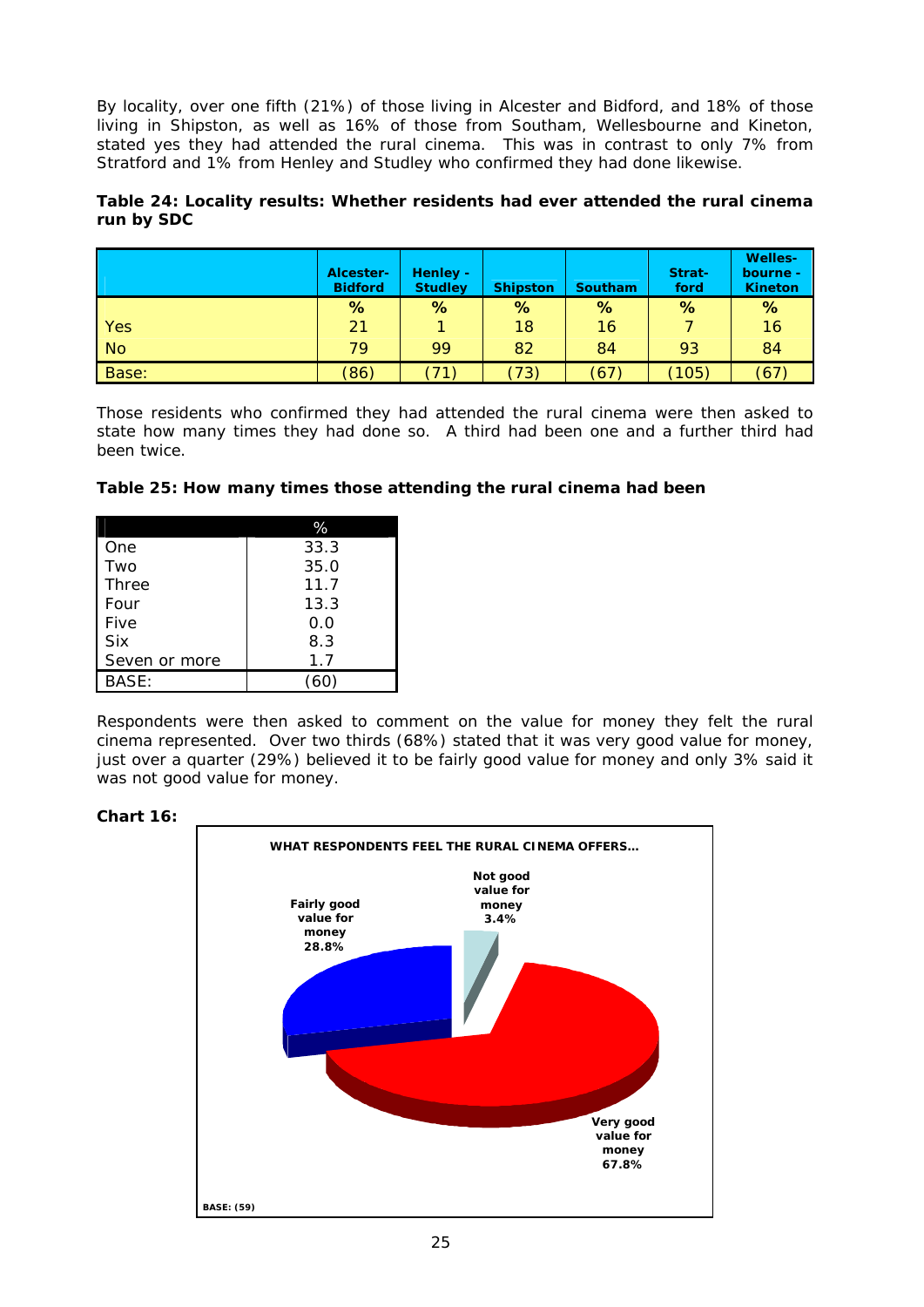Residents were then asked to indicate where and how they would like to receive information about future screenings. 104 people responded and results can be seen in the table below.

A third of respondents stated that they would like to receive information about future screenings in the press / free papers. Just over a fifth (21%) said village hall / village hall notice board and 19% stated parish newsletter / magazine. 16% quoted email and 13% cited Council website / online. Only 12% of those surveyed claimed they would like to receive information by post and interestingly nobody indicated schools and libraries.

|  |                   |  |  |  | Table 26: Where and how residents would like to receive information about |  |
|--|-------------------|--|--|--|---------------------------------------------------------------------------|--|
|  | future screenings |  |  |  |                                                                           |  |

|                                          | %     |
|------------------------------------------|-------|
| In press / free papers                   | 32.7  |
| Village hall / village hall notice board | 21.2  |
| Parish newsletter / magazine             | 19.2  |
| E-mail                                   | 16.3  |
| Council website / online                 | 12.5  |
| By post                                  | 11.5  |
| On a large notice board / poster         | 8.7   |
| By leaflet                               | 77    |
| Local advertising                        | 7.7   |
| Parish Council                           | 4.8   |
| Post Office                              | 3.8   |
| Local Shop                               | 1.9   |
| <b>SMS</b>                               | 1.0   |
| Touch FM                                 | 1.0   |
| Village Co-ordinator                     | 1 N   |
| Local Residents Association              | 1.0   |
| <b>Community Care</b>                    | 1.0   |
| Local Cinema                             | 1.0   |
| Already use                              | 1.0   |
| Didn't know about it                     | 1.9   |
| BASE:                                    | (104) |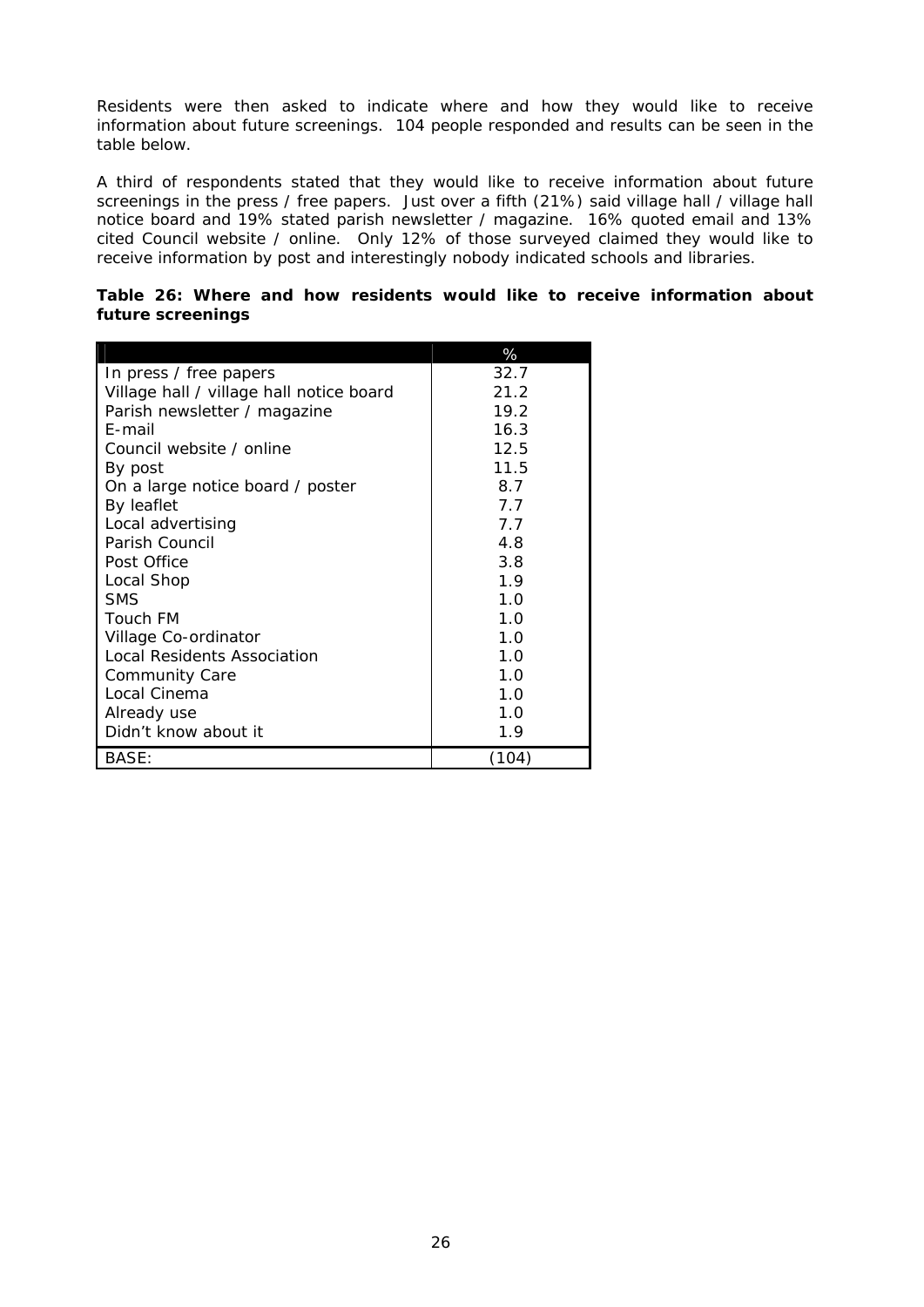# **4.5 Affordability**

#### **Fuel Bills and Household Debt**

SDC is aware of difficulties of vulnerable people paying increased fuel bills when their income, specifically their pension, is a fixed amount.

The survey asked residents if they continually struggled throughout the year to pay their electricity and heating fuel bills. Almost a third (32%) said this was the case, as opposed to 68% who said not.

#### **Chart 17:**



Respondents were then asked to indicate approximately what proportion of their monthly income and benefits are used to pay for electricity and heating fuel bills. A third stated between 6% to 10%, 28% of residents cited between 11% to 20%, and just under a quarter (23%) claimed the proportion paid was 5% or lower. 12% of those surveyed said they paid between 21% to 30% of their monthly income and benefits on electricity and heating fuel bills.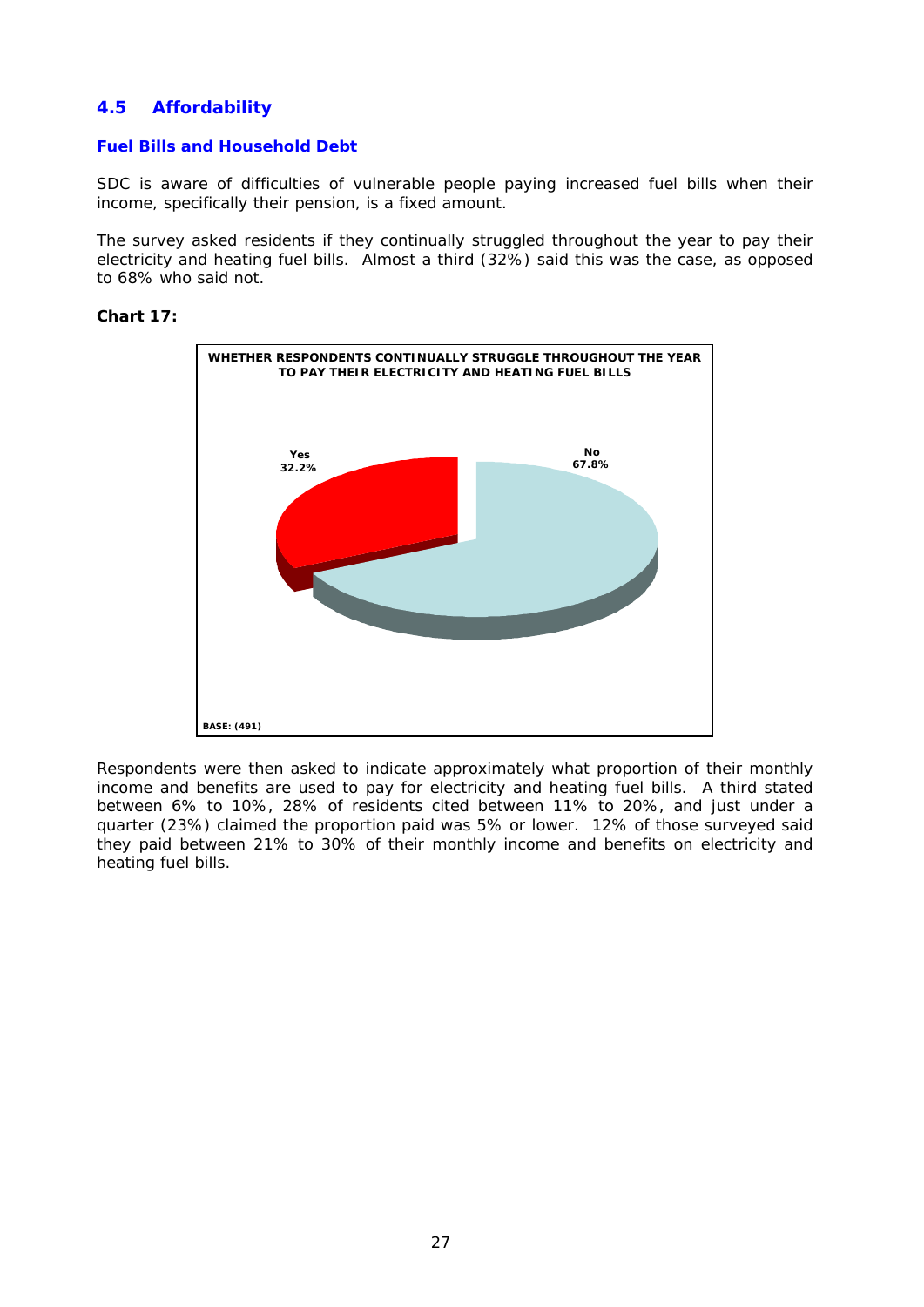```
Chart 18:
```


The survey informed residents that research carried out by the Council indicated that many people are concerned about the impact that household debt may have on their housing situation in the future, and then it asked if this was something that was worrying them. A quarter actually said it was, as opposed to three quarters who said it was not.

#### **Table 27: Whether respondents were worried about the impact that household debt may have on their housing situation in the future**

|       | ℅     |
|-------|-------|
| No    | 74.3  |
| Yes   | 25.7  |
| BASE: | ั498) |

Those residents who were worried about the impact that household debt may have on their housing situation in the future were then asked to indicate the types of debt that may give them cause for concern. Results are shown in the table below. Four in ten respondents stated heating / fuel as a type of debt that gave them cause for concern. A third cited Council tax charges and just over a quarter (26%) named cost of mortgage as a concern. 14% of those surveyed cited cost of living and one in ten respondents said credit cards.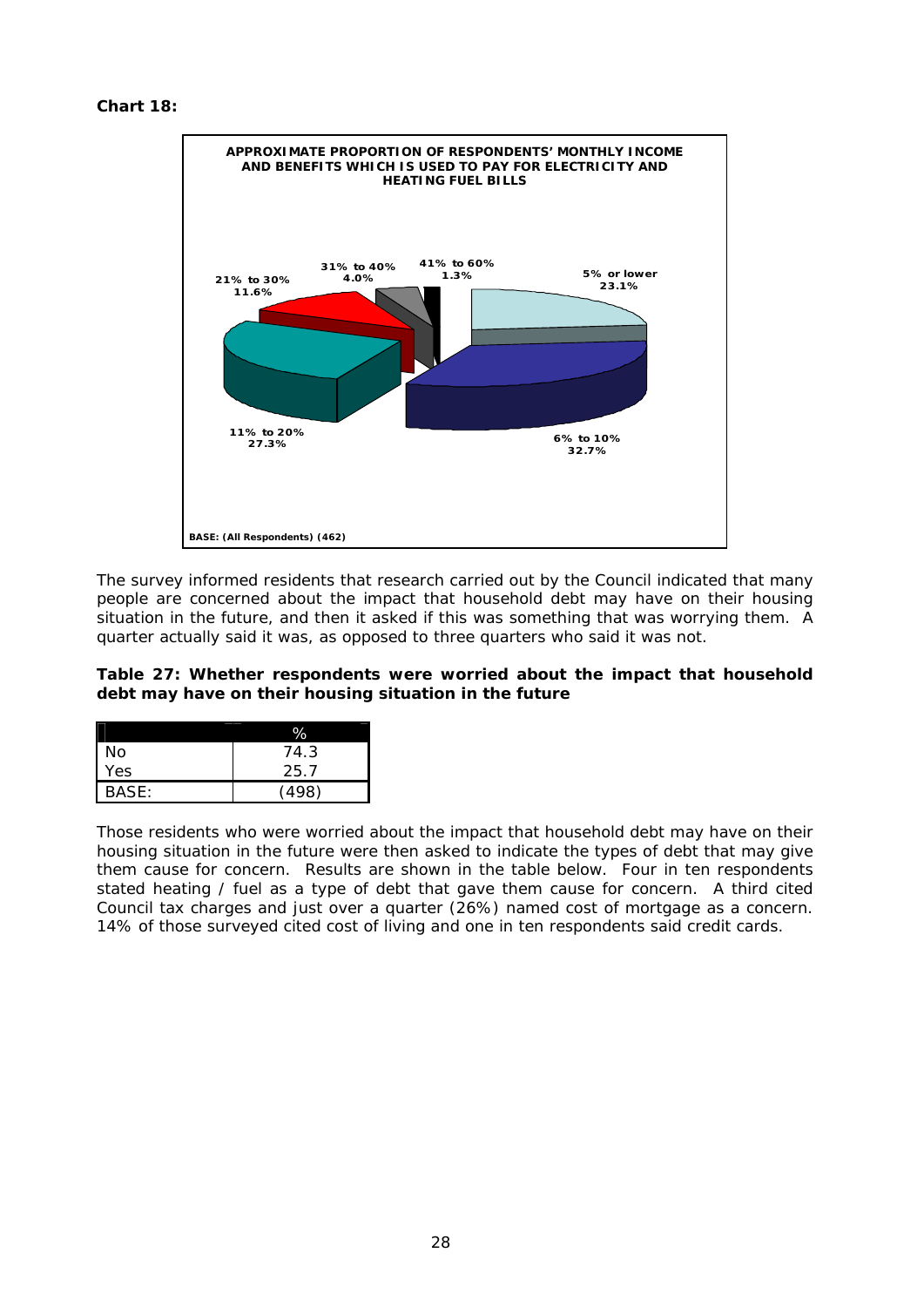**Table 28: Types of debt that may give residents cause for concern** 

|                                                       | %     |
|-------------------------------------------------------|-------|
| Heating / fuel                                        | 42.1  |
| Council tax charges                                   | 32.5  |
| Cost of mortgage                                      | 26.3  |
| Cost of living                                        | 14.0  |
| Credit cards                                          | 10.5  |
| Food / groceries                                      | 5.3   |
| Rent                                                  | 5.3   |
| Poor interest rates / savings fall                    | 4.4   |
| Bank Joan / overdraft                                 | 3.5   |
| High prices / inflation / generally                   | 2.6   |
| Loss of pension / if spouse died / pensions generally | 2.6   |
| House repairs                                         | 1.8   |
| Interest rates on bills                               | 0.9   |
| Negative equity / falling house prices                | 0.9   |
| Everything                                            | 4.4   |
| Other                                                 | 10.5  |
| BASE:                                                 | (114) |

All residents were asked if they knew who to approach for advice to ensure that their home is not at risk and for help in prioritisation and management of debts. Four in ten respondents said that they did not know as opposed to six in ten who did.

**Table 29: Whether respondents know who to approach for advice to ensure that their home is not at risk and help in prioritisation and management of debts?**

|            | %     |
|------------|-------|
| <b>Yes</b> | 59.4  |
| No         | 40.6  |
| BASE:      | (483) |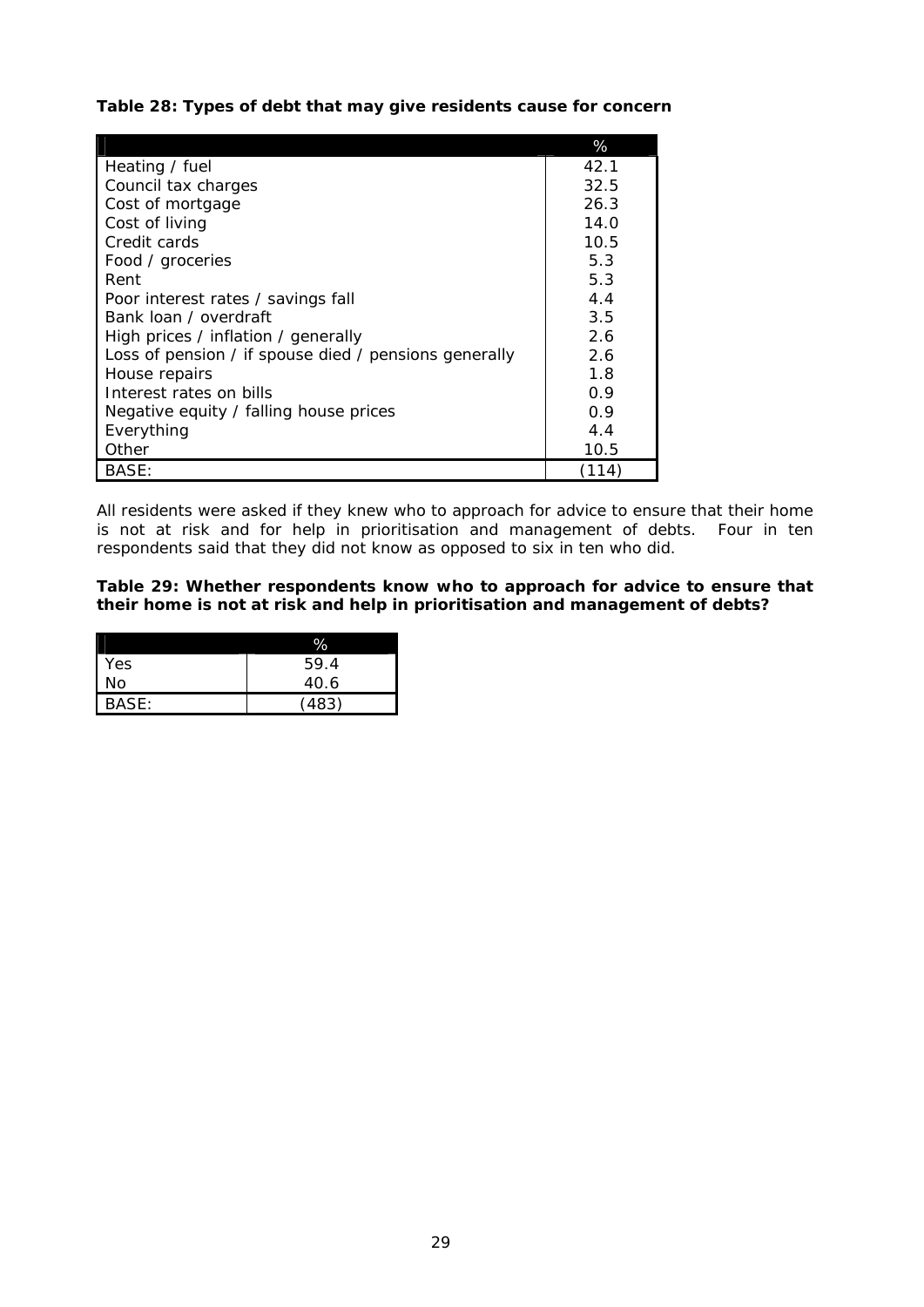Respondents who had stated they knew who to approach for advice were then asked to list the organisations they would approach. Results are shown in the table below. Over three quarters (79%) named the Citizen's Advice Bureau, over a quarter (26%) said the bank / building society and 15% cited Council offices / Stratford DC / Warwickshire County Council.

|                                 | %     |
|---------------------------------|-------|
| Citizen's Advice Bureau         | 78.5  |
| Bank / Building Society         | 26.3  |
| Council Offices / SDC / WCC     | 14.7  |
| Mortgage Provider               | 10.4  |
| <b>Financial Adviser</b>        | 8.4   |
| Age Concern                     | 7.6   |
| Help the Aged                   | 5.2   |
| Debt Advice - general           | 3.6   |
| Internet generally              | 2.8   |
| Accountant                      | 2.8   |
| Solicitor                       | 2.4   |
| Social Services                 | 1.6   |
| Creditor                        | 1.6   |
| <b>National Debt Line</b>       | 1.2   |
| Government backed bodies        | 1.2   |
| <b>Utility Companies</b>        | 0.8   |
| <b>Trade Union</b>              | 0.8   |
| <b>Housing Association</b>      | 0.8   |
| Debt Advisory Centre            | 0.8   |
| Friends and Family              | 0.8   |
| <b>STT</b>                      | 0.4   |
| <b>DWP</b>                      | 0.4   |
| PayPlan                         | 0.4   |
| ORBIT                           | 0.4   |
| <b>SWHA</b>                     | 0.4   |
| Insurance                       | 0.4   |
| South Warwickshire Credit Union | 0.4   |
| CCCS                            | 0.4   |
| <b>Shelter</b>                  | 0.4   |
| <b>TOP</b>                      | 0.4   |
| Debt Advice Centre              | 0.4   |
| Martin's Money Saver website    | 0.4   |
| <b>Finance Provider</b>         | 0.4   |
| <b>SSAFA</b>                    | 0.4   |
| <b>SCAN</b>                     | 0.4   |
| Other                           | 7.6   |
| <b>BASE:</b>                    | (251) |

| Table 30: Organisations which residents would approach for advice |  |  |
|-------------------------------------------------------------------|--|--|
|-------------------------------------------------------------------|--|--|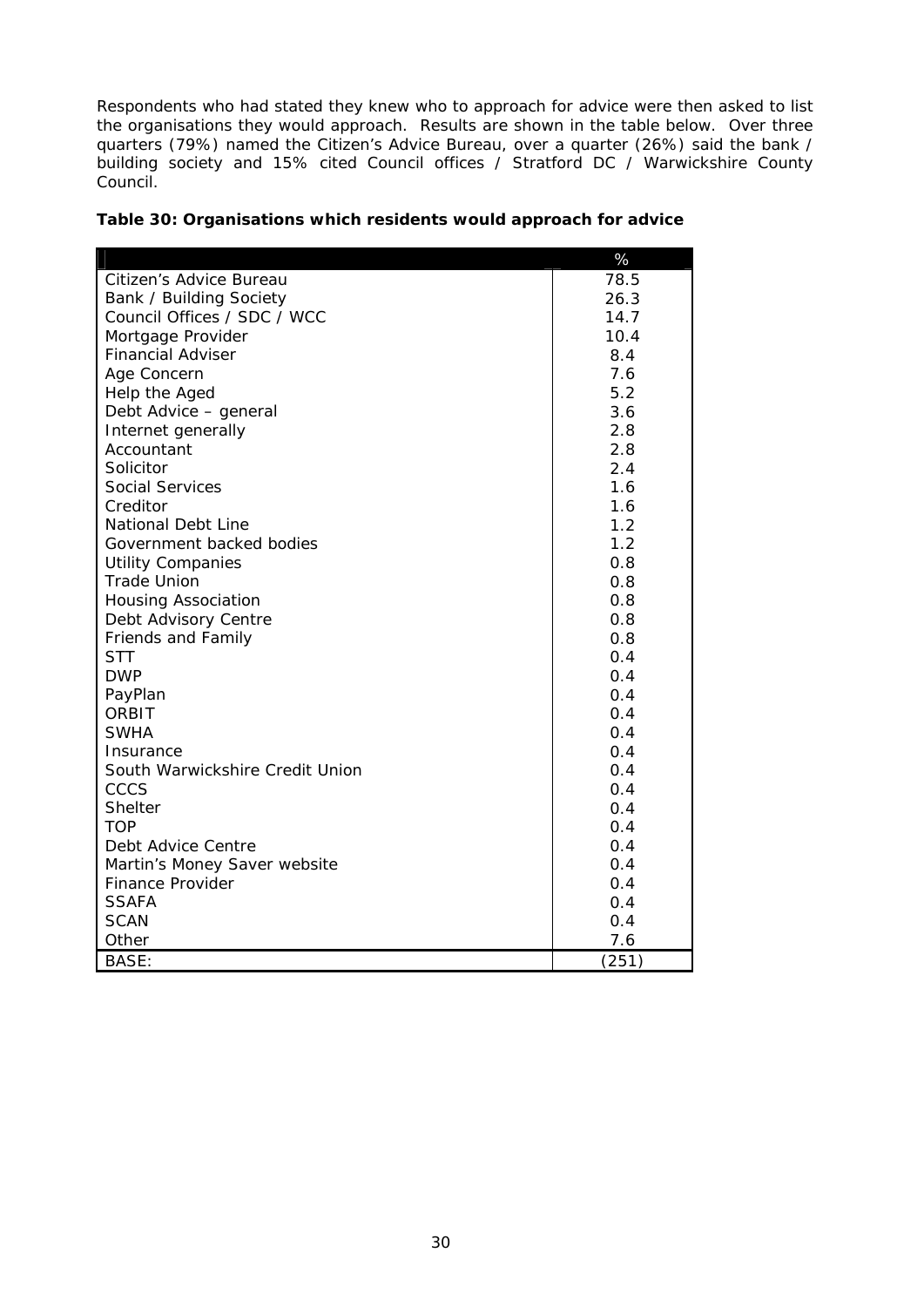# *APPENDICES*

#### *Appendix 1: Other contributors to air quality problems: 65 comments.*

- **Spraying**
- M40
- Again, if we don't have the data what is the point?
- The firm in Masons Road servicing cranes with noise here and seeing all the cranes sticking in the air.
- Parents waiting around schools areas running car engines for 30mins. Pollution and danger to elderly resident (and children!).
- None
- Garden bonfires that smoulder for days.
- Exhaust fumes are probably the major culprit locally.
- Traffic 2) Rapeseed.
- The gas sub station on A435 at Kings Coughton. When travelling in car, there is always a strong smell of gas.
- Some contribution from cars used by teachers and pupils to and from school.
- I would not like to live near a takeaway!
- Traffic pollution in the town centre from all the coaches is not good.
- Too many restaurants.
- Occasional smell from fertilization of local farmland. Minor nuisance only.
- Air traffic from Wellesbourne airfield.
- Local use of wood burning/open fires in homes, but this is not a problem.
- Farming chemicals. Traffic standing still with engine running due to too many traffic lights - I have waited up to 5 minutes at some junctions - when lights fail I can get into town in 5 minutes!! This can't be right!
- Works and drains.
- There is not a problem
- Bonfires in gardens
- Sewers in old town area
- Chicken farm ?dead animals in lorry along local roads, very bad
- No issue
- **Bonfires**
- Septic tank occasionally.
- No real problems
- I live in a rural area with little traffic or industry so only occasional farm smells
- Again, no problem only when muck spreading is being done
- Illegal fires
- Yes, the cockerels that roams freely in. make an awful noise which disturbs what's left of any peace and quiet in a rural community
- Dust from building works
- I'm luck I live in a village 4 miles out of Stratford
- Don't put agriculture and cooking in the same class
- None are applicable0except when muck spreading
- Bonfires and wood burners
- Though not really a problem
- Walk down high street at night
- Not applicable
- **Bonfires**
- Agricultural chemicals which run into the drainage systems and then into the rivers.
- **Bonfires**
- Not bad at all
- Stratford's planners and local authority wish to encourage even more factories and industry
- This is only when fires are burning might not be farmers. This is Blackwell
- Don't know but quess traffic more important
- Street drainage cleaning
- no problem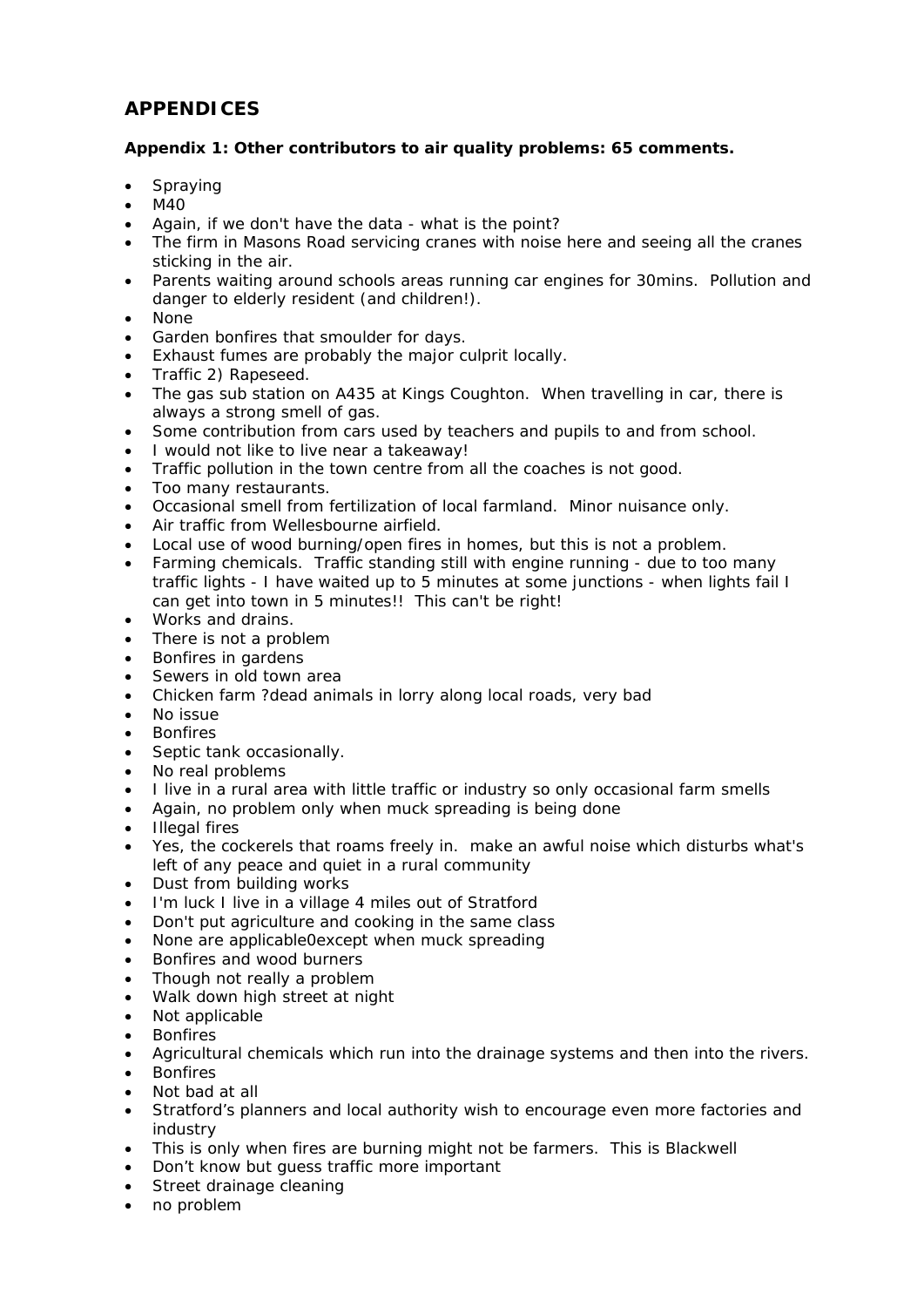- Someone should come up with a better chimney out of our fish and chip shop, it is all correct but needs to be better.
- the tip sometimes creates a problem when it catches fire.
- No problem love the country smells
- Huge amounts of spring onion trimmings that rot in designated fields during summer
- Not sure about Severn Trent plant?
- Agricultural smells are integral to rural life but some farmers are less responsible than they should be in the cleanliness of their premises.
- Aviation fuel smells from Wellesbourne airfield farm smells
- Lorries from local cement works
- Traffic jams for people going to Long Marton. and also getting into Stratford in the morning rush hour
- People smiling in the streets
- Restart cooking smells in SOA is sometimes bad
- Sill sewage smells occur in the Evesham road access areas
- **Bonfires**
- Don't know enough facts to reply
- ? and much spreading but only very occasionally
- Smoldering bonfires which include plastic
- People smoking? destruction of or reduction of trees and hedges

#### *Appendix 2: Qualifications respondents are planning to study for in the next 12 months: 9 comments.*

- NVQs Level 3 Teaching Assistant
- I would like to do a foreign language course and computer studies.
- NVQ Level 2
- Foundation course-access to university
- Film work based course. NVQ level senior management.
- On line pension course with TUC.
- Maths
- May need to retrain to gain employment so marketing might be an option
- Not sure at this time-depends on circumstances

#### *Appendix 3: The barriers in the past and in the future for respondents to gaining further qualifications: 67 comments.*

- Age.
- Cost of courses on offer.
- Age
- In the past, too busy working and raising the family. In the future age.
- My age
- In the past, none in particular effort and self desire are needed, if not then this is a barrier.
- I am 60 years old and do not consider it necessary to study for any further qualifications.
- Dyslexia and health problems stopped me from gaining degree level nursing and degree in 2001.
- Age. Different responsibilities and time.
- Not enough time to do anything other than my work.
- I have studied in the past over many years. My age (84) is not a barrier, but makes it more difficult.
- At the moment, lack of quality time.
- Now too old, earlier raising a family and working full time.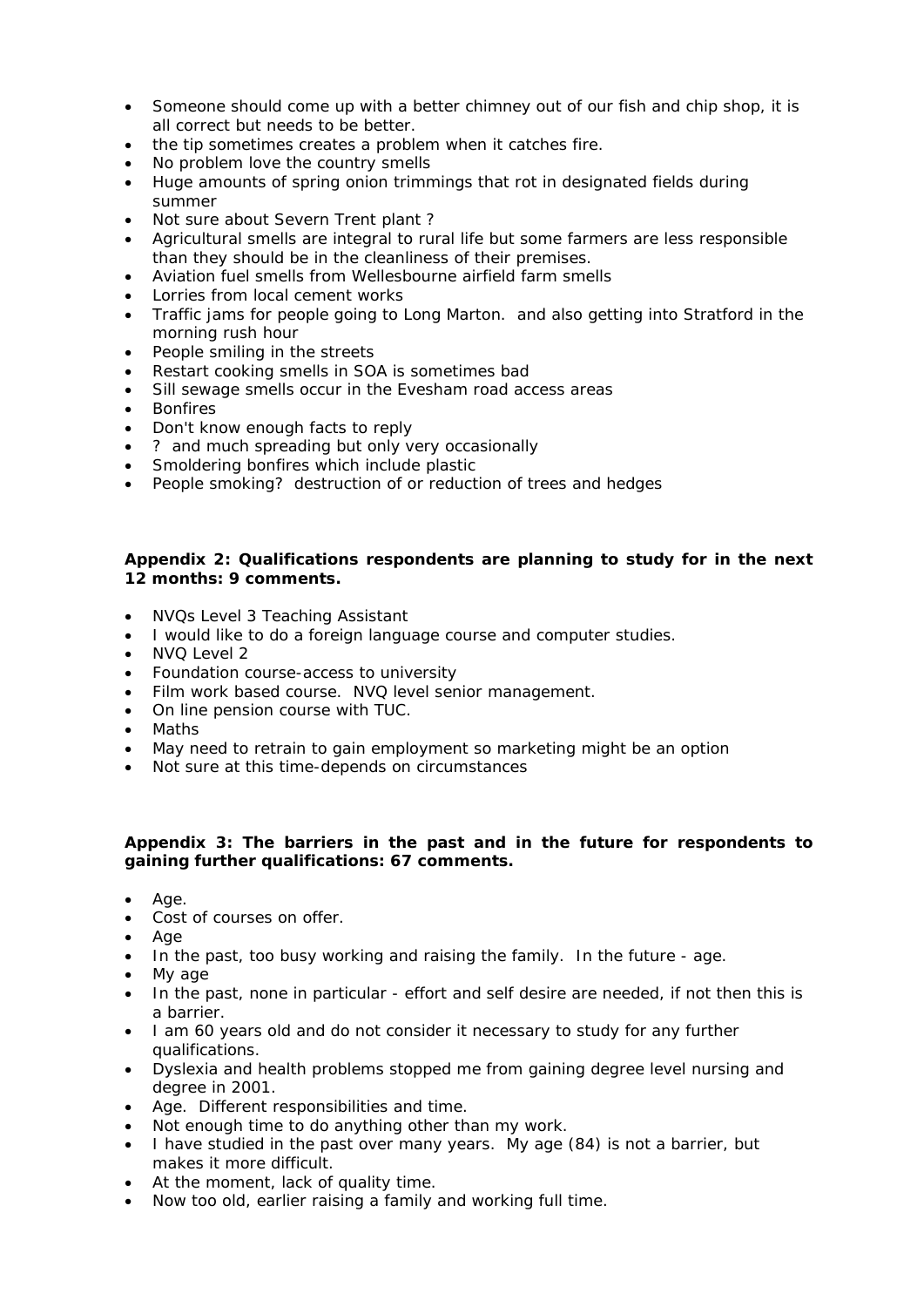- Lack of finance. Would love to study for a degree
- Age!
- Cost, time, availability
- Family circumstances/age
- Retired
- I've got enough for my current employment
- Lack of self confidence then and now. I do not have a computer and therefore could not go to college. Even if I went it is too late for me to take exams as they would be of no use to a pensioner
- Past-lack of transport. Now-Age
- As a pensioner I don't need further qualifications, I got those during my working life
- I was unsure what I wanted to do as a teenager/young adult to know or decide what further education to do. I then drifted into a job, I have since completed a project management course where I obtained a qualification
- Pensioner aged 84
- None
- Age
- Alas-Age and mobility
- Too old at 75
- No barriers-I married at 21 them stayed at home to raise a family which is now grown up and I don't need to work therefore don't need further qualifications
- None- I am an OAP
- Having to work to support a family
- Working full time. Too costly for courses travelling and time to fit in with lifestyle
- None
- Retired and do not wish to further my education
- Regular for TA service for 47 years. Now past it-enjoying retirement.
- Not needed
- Too late
- No barriers it is just up to me. I am very busy.
- Accessibility to college and open university or any training establishment.
- None
- Retirement
- I have not needed to gain any further qualifications to do the job that I do and haven't the time or the money to further my education at the moment. Maybe when I retire I will do something but it is likely to be recreational rather than educational.
- Running my own business and now age.
- Age and necessity
- Time and money
- Unable to study for university via A level due to need to earn money
- Accessibility
- Don't need them in the post. Too old now
- At my age I don't want to study for qualifications
- Have completed 3 years with open university but have decided not to continue as too old to make use of the degree now.
- Lack of time
- Money/courses available
- No barriers in the past and now retired
- I am reclusive and a bit of a loner. Find groups and schools/colleges places I avoid due to abuse as a result of my being different. I also have mental health problems and am afraid of crowds etc. Also I am on benefits and fear loosing everything due to my problems with crowds etc.
- Pensioner happy with ample leisure activities and interests
- Age
- Age!
- In the past none, RAF training and self taught. In this future to old, let the young have any jobs that are left
- Too old